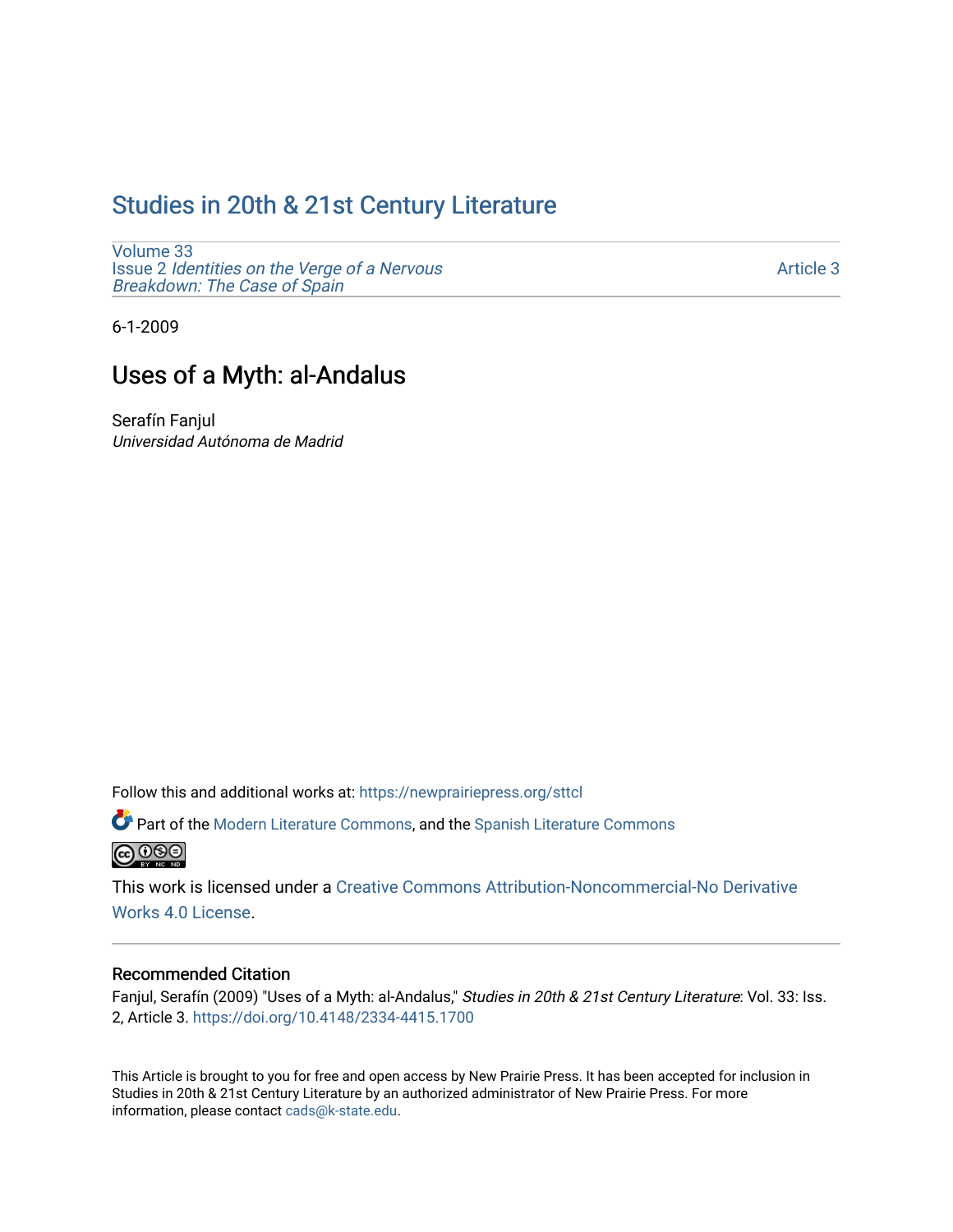## Uses of a Myth: al-Andalus

## **Abstract**

In the last two decades, the Spanish press treatment of the Muslim world reflects a change of tone from unsympathetic to enthusiastic, although the information is still marred by confusion and ignorance. This change of attitude has occurred in other Western countries as well, and it is due in part to immigration trends, control over oil resources, and the relativism of official discourses towards the Third World. In the case of Spain, however, there is an additional internal element at play: the mass-media reinvention of a mythical al-Andalus as a tolerant and pluralistic society. This idealized interpretation of seven centuries of Muslim presence in the Iberian Peninsula is fraught with ignorance and distortion of the historical record but is not new. The mystification of al-Andalus has its precedent in romantic accounts that saw in "Muslim Spain" a differential fact that reinforced the exotic image of the country. It can be attributed also to the strategy to "hispanicize" al-Andalus employed by Arabists and historians to make the subject matter appealing to unsympathetic Spanish audiences conditioned by the myth of the Reconquest. Intended or not, the manipulation of the myth of al-Andalus as a historical fact has ideological and political implications that demand an objective and balanced consideration.

## Keywords

al-Andalus, Spanish, Spain, Muslim, myth, Muslim Spain, Reconquest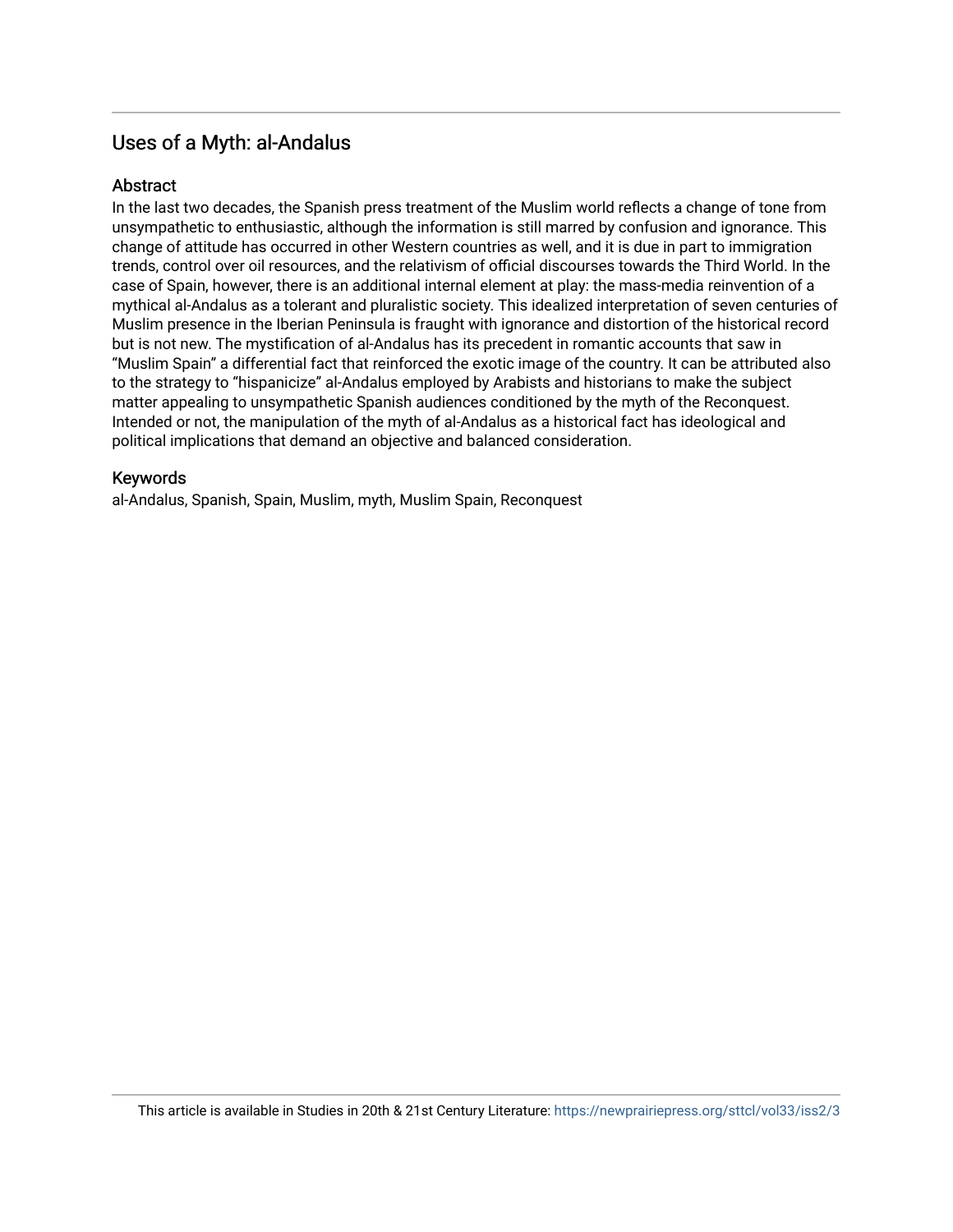### Uses of a Myth: *al-Andalus*

Serafín Fanjul *Universidad Autónoma de Madrid* (Translated by Margarita Pillado)

A review of the Spanish press of the eighties, especially in the early part of the decade, reveals an evident confusion with the meaning of concepts such as "Arab" or "Islam" motivated by ignorance and distrust, if not by ill-will. Rather than criticize the journalists and the print media, I simply want to call attention to the existence of such confusion. I focus on the printed press because it is easier to obtain and analyze than radio, television broadcasts, or the digital press, which was non-existent at the time. Broadly speaking, the attitude towards all things Arab was unsympathetic and cautious. The Left still remembered "Franco's Moors" and the *Caudillo*'s "traditional friendship" towards the Arab World. The Right, on the other hand, continued to exploit with various degrees of conviction the image of the medieval Moors of the Reconquest—the cruel and cunning raiders vanquished by the Catholic Monarchs—independently of the appropriateness or fairness of that image. Even average citizens, more preoccupied with some of the domestic problems that Adolfo Suárez, José Calvo Sotelo, and Felipe González appeared incapable of solving—terrorism, economic crisis, unemployment, the first stirrings of a breakdown of national unity—cautiously voiced their concern at NATO's denial of protection to the Spanish enclaves of Ceuta and Melilla (F. Suárez de Oca 10), or at the "invasion" of Arab money that was buying real estate, health centers, and even the will of some powerful players in the Costa del Sol (Rosa Hernández 9). Papers also reported the occasional news about some city officials' budding outbursts of "racism"—carefully printed between quotation marks—such as the incident involving the mayoress of Boadilla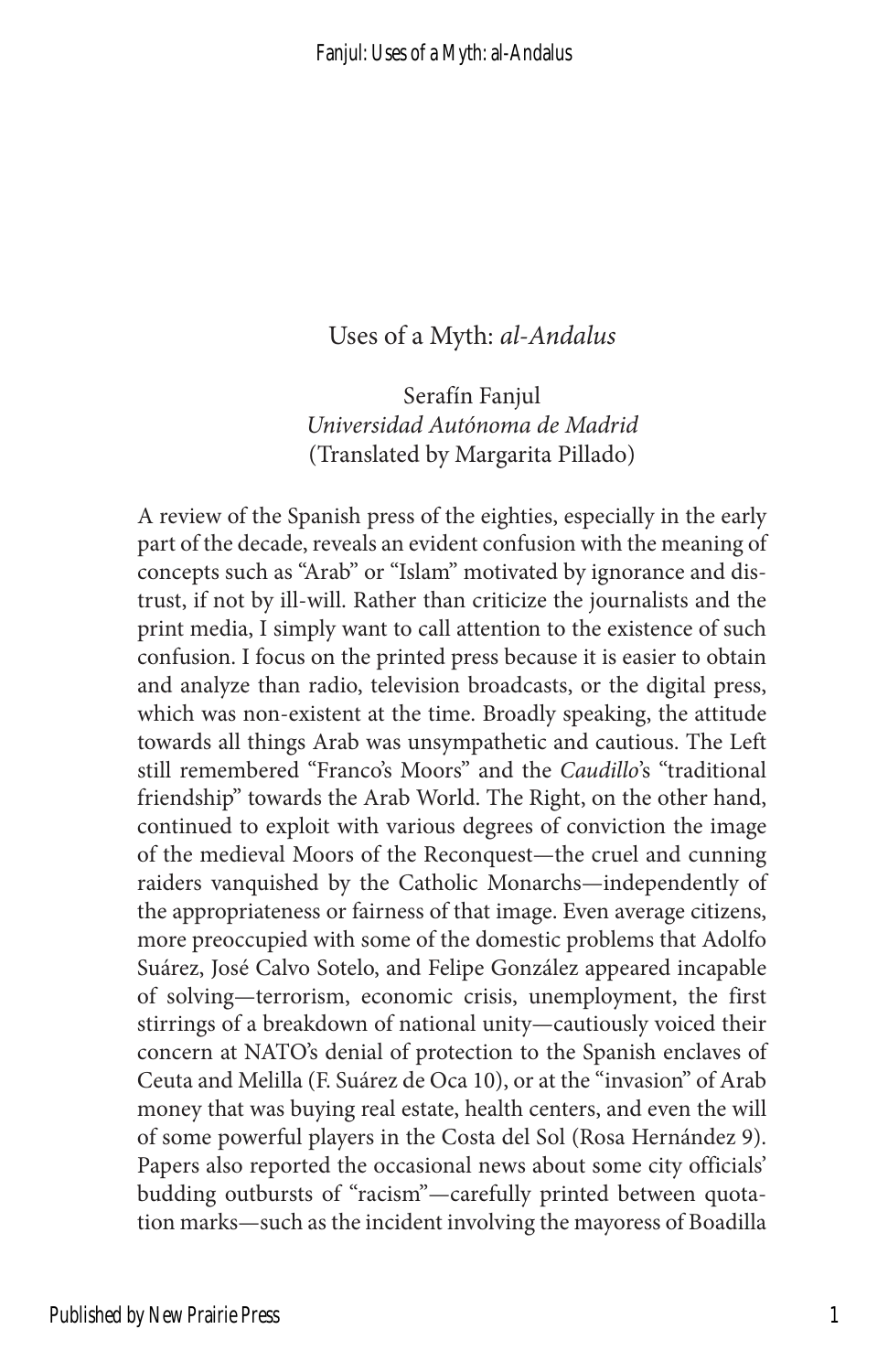("La alcadesa de Boadilla" 19).

There was a background of deficient information and little intention of approaching the subject in a serious manner (as a point of clarification, the current situation does not seem to have improved much). In connection with the first Iraq war, for instance, Spaniards were reading "Saddam Hussein es un sunita, es decir un musulmán flexible" 'Saddam Hussein is a Sunnite, that is, a flexible Muslim' (Pedro González 6).<sup>1</sup> Articles from a few years earlier were full of inaccuracies, such as reducing to seven the twelve Shiite Imans or confusing an Abbasid with a Ba'athist (Javier Valenzuela 8). We could also read shocking and adulatory remarks related to the influence of Saudi money in some Andalusian towns: "lo malo no vino con los árabes rubios de ojos azules, con la saga de los omeyas, sino con sus acompañantes africanos" 'the problem did not come with the blond, blue-eyed Arabs, from the Omayyad saga, but with their African companions' (Pedro Crespo 16).

Declarations by novelist Alfonso Grosso that his book was more sympathetic to Israel than to the Arab countries echoed this prevailing anti-Arab attitude: "diez años más de administración árabe de Jerusalén hubieran terminado con todos los fundamentos arquitectónicos y paisajísticos de nuestra cultura judeo-cristiana" 'ten more years of Arab involvement in the administration of Jerusalem would have destroyed all the architectural and landscape foundations of our Judeo-Christian culture' (34). Statements by Pedro José Ramírez expressed a similar mood when he advocated the establishment of diplomatic relations with Israel in light of the historic animosity between Spain and "the Arabs" (referred therein as a bloc). He supported his position with a comprehensive list of confrontations, rivalries, and bloodshed over the last century:

> La Marcha Verde sobre el Sahara; el hostigamiento, captura y a veces asesinato de nuestros pescadores; las amenazas continuas de Hassan con relación a Ceuta y Melilla; la invención argelina del problema de Canarias y su grotesca internacionalización; o – por no prolongar demasiado la lista – el eficaz entrenamiento de los terroristas de ETA en campos militares situados en Argelia, Libia, Líbano y Yemen del Sur. … El mundo árabe es una realidad cultural y religiosa, pero también una gran ficción política que se esfumaría el mismo día que desapareciera el conflicto con los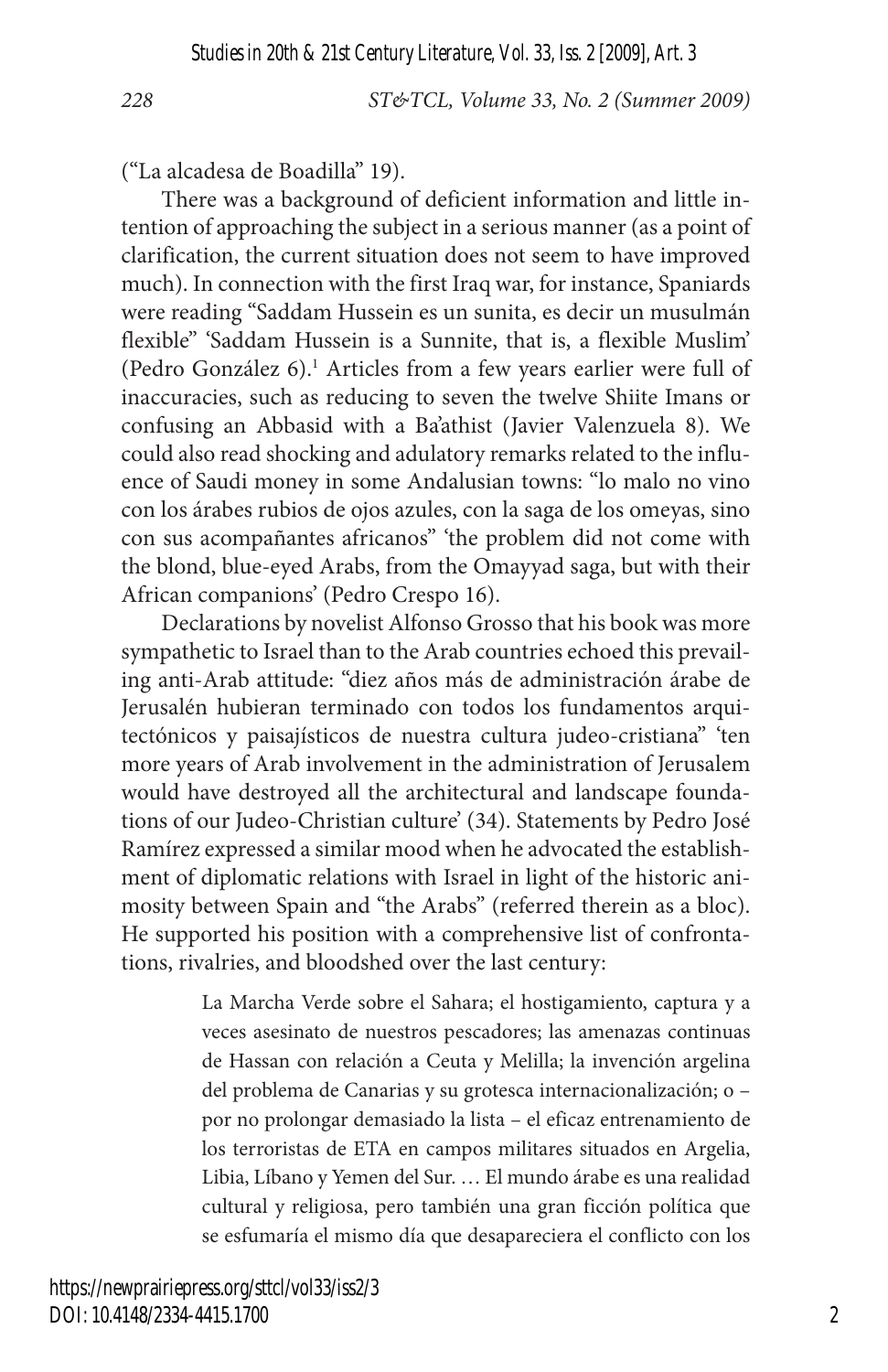The Green March over the Sahara; the harassment, capture and the occasional murder of our fishermen; Hassan's continuous threats to Ceuta and Melilla; the Algerian invention of the Canary Islands problem and its grotesque internationalization; or not to extend the list too much—the efficient training of ETA terrorists in military camps located in Algiers, Libya, Lebanon, and Southern Yemen. … The Arab world is a cultural and religious reality, but also a great political fiction that would vanish the same day the conflict with the Jews would disappear … from the Annual disaster to the Ifni campaign the only people who have waged war against Spain in the twentieth century have been the Arab people. (3)

Contradicting his own thesis, Ramirez implies that "the Arab world" is a unitary and collective entity, but this is not the case. It is true that the Arab people enjoy a remarkable unity thanks to its language and the uniformity brought about by Islam. However, as Bassam Tibi explains in *La conspiración* 'The Conspiracy,' they live in a political chaos continually reflected in the dreadful relations among the Arab states:

> El sentimiento de pertenencia y lealtad de la población sigue refiriéndose a las tribus, estirpes y clanes y su clientela étnicoreligiosa, y no a estados nacionales sustancialmente existentes. El concepto de "nación árabe", que pretende abarcar a todos los árabes, es tan artificial como las actualmente existentes fronteras legales entre los estados árabes, trazadas durante y después de la primera guerra mundial por las potencias coloniales francesa e inglesa.

> People's feelings of loyalty and belonging continue to refer to tribes, lineages, and clans and to their ethno-religious clientele, not to the national states substantially in existence. The concept of an "Arab nation" that claims to encompass the totality of the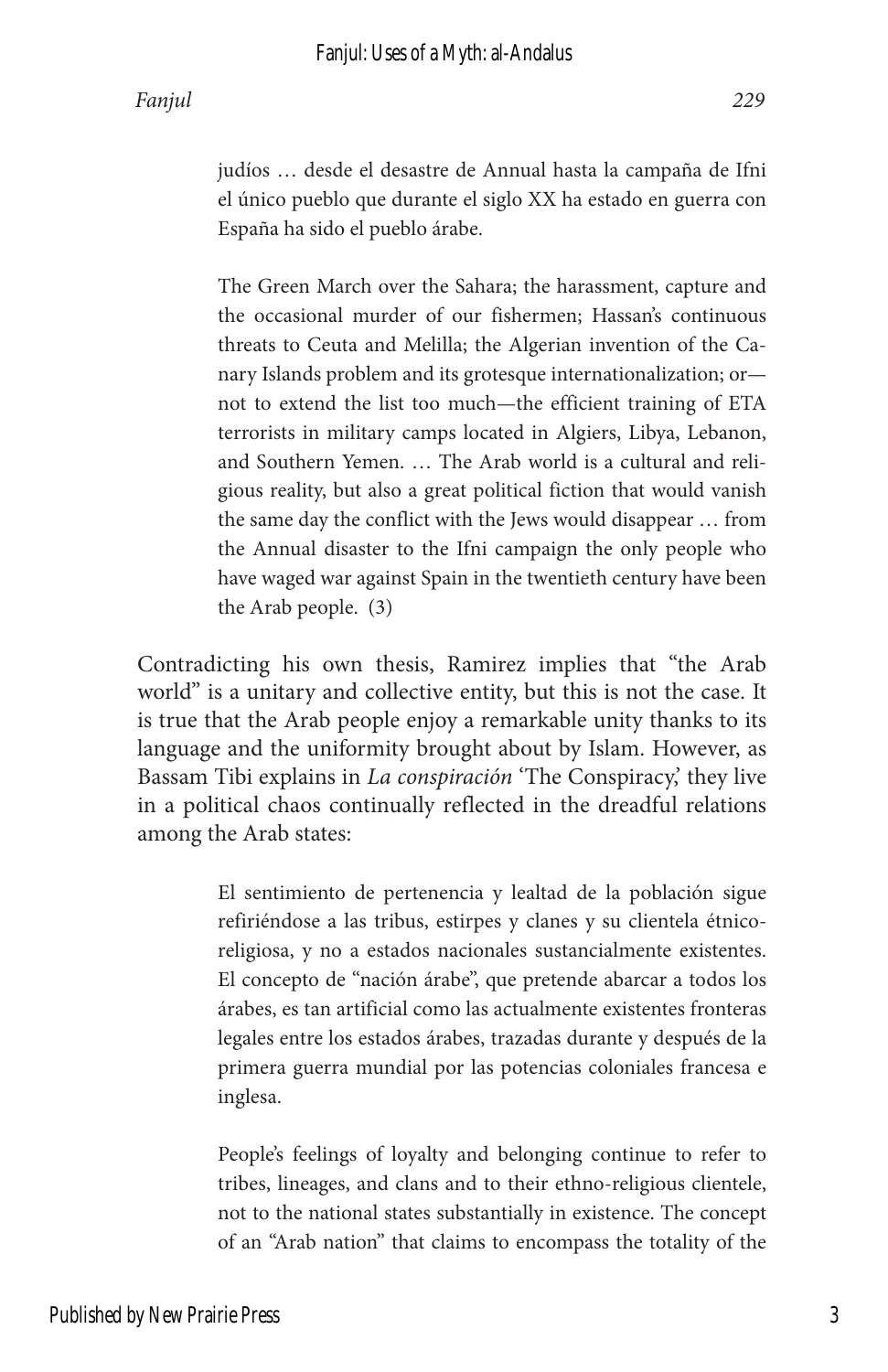*Studies in 20th & 21st Century Literature, Vol. 33, Iss. 2 [2009], Art. 3*

*230 ST&TCL, Volume 33, No. 2 (Summer 2009)*

Arab people is as artificial as the legal borders currently existing among Arab states drawn during and after World War I by the French and English colonial powers. (86)

Hence, it can be surmised, that towards the end of Franco's dictatorship and at the beginning of the eighties, Spanish society as a whole was not pro-Arab. At best, it harbored a vague folkloric attraction superficially related to a mythical Moor from an unspecified location—usually Southern Spain—that would envelop and mask feelings of fear, distrust, repulsion, superiority, and in the best of cases, a condescending paternalism that has found its place in popular folkloric celebrations. However, if we opened a blank parenthesis in 1975 and closed it in 2005—as if awakening from a thirty-year coma—we would be quite surprised to read the following announcement in *ABC*, a major Spanish newspaper of today:

> El Castillo de Niebla albergará las 'Veladas Andalusíes', un programa de cenas amenizadas con música, danza y teatro de al-Andalus, que tienen como objetivo reproducir y recrear la cultura islámica que dominó la Península Ibérica durante ocho siglos. Las veladas, que cuentan con el apoyo del Ayuntamiento de la localidad, incluyen en su edición de este año cuatro menús diferentes, omeya, almorávide, almohade y nazarí y tendrán lugar todos los domingos de julio y agosto a partir de las 22.30 horas.

> The Niebla Castle will host "*Andalusí* Evenings." Seeking to reproduce and recreate the Islamic culture that dominated the Iberian Peninsula for eight centuries, this dinner program features musical entertainment, dance, and theater from al-Andalus. Sponsored by the local town council, this year's evenings include four different menus—Ommayyad, Almoravid, Almohad, and Nasrid—and will take place every Sunday during July and August starting at 22:30. (43)

If we overlook the text's linguistic and historical inaccuracies—there was no such thing as theater in al-Andalus or such alleged gastronomical traditions—its joyful enthusiasm cannot be attributed solely to an obvious tourist appeal. It reveals an opinion gone to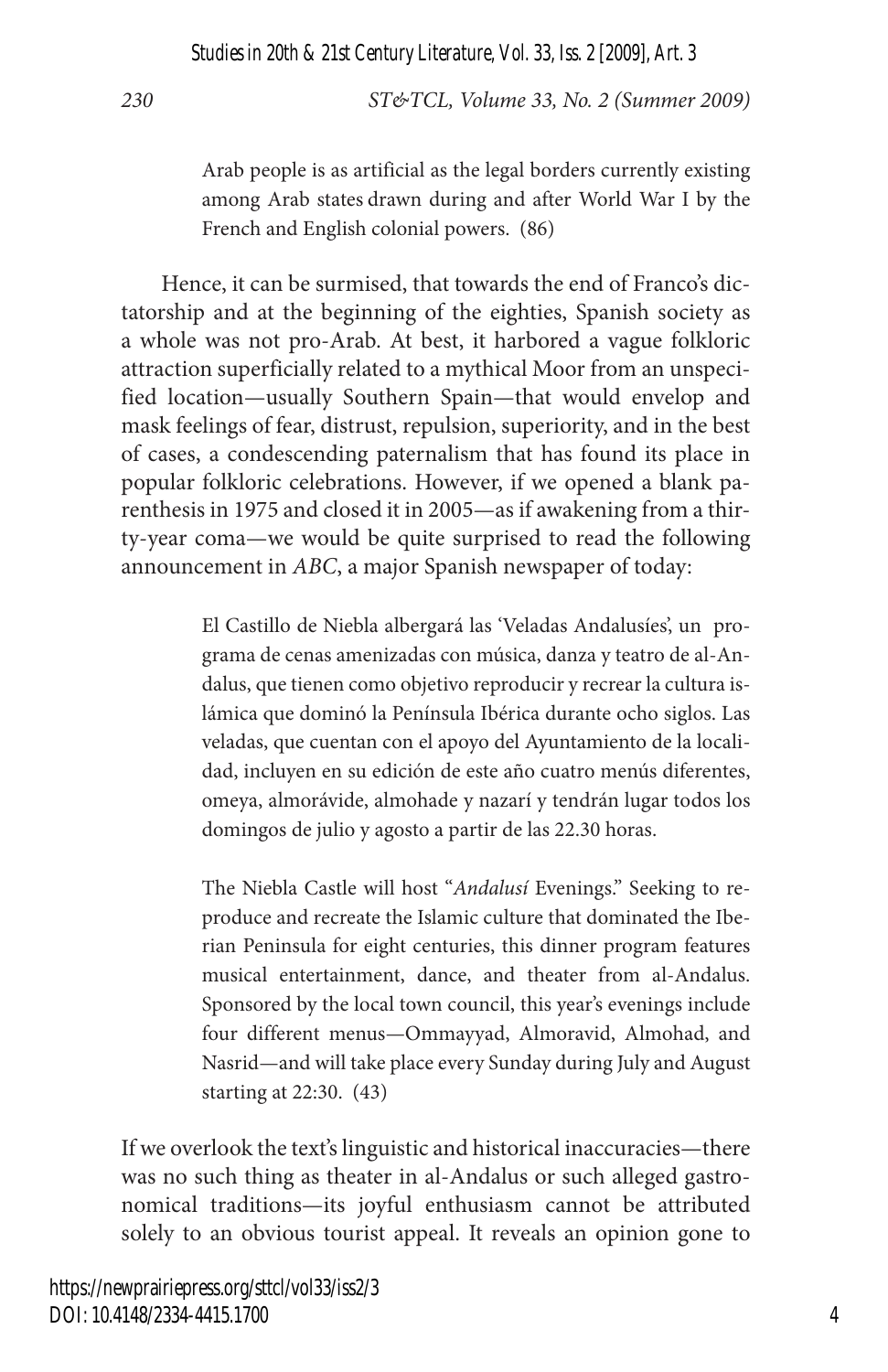the opposite extreme of what we have commented on above, that is, a consolidation and normalized acceptance—even with a sense of elation—of human communities previously called into question. In principle, the change would call for self-congratulation were it not for some nagging questions immediately arising: has Spanish society become Arab-loving? If so, what role have the mass media and political powers played in this prodigious phenomenon? Have the causes of resentment that have fed the historical mistrust towards the Arab disappeared from the cultural, religious, and political spheres of the country? What new factors have come into play to arrive at the present state of affairs? Is this change a symptom of a sincere attitude or a response to circumstantial pressures, especially in relation to image?

Spain, as well as other Western countries, has been affected by general factors that are transforming some attitudes towards the Arab people and Islam: the demographic explosion of the Muslim world, the subsequent migration that reaches Spain, the control over oil resources by a good number of Islamic states, our nagging conscience towards the Third World, and so on. But, similarly to what occurred in the nineteenth century with the nostalgic resurrection of a mythical al-Andalus, there has also been a highly exploited internal element at play in the case of Spain that is absent from other European countries (with the exception of Bosnia or Sicily): the massive media-driven campaigns to revive the Islamic past of certain regions of the country. In that regard, Spanish Television Channel 2 and Andalusian *Canal Sur* have reached delirious levels of informational intoxication in their re-creation of a twentyfirst century version of Hispanic Islam adapted from a sweetened and imaginary tenth-century model. They purposely ignore the most decisive factor in the configuration of Spanish identity—the defeat of Islam in the peninsula—and jump over everything that has occurred during the last five hundred years that has affected the personality, the collective psychology, the culture, the feelings, and even the political enterprises of the Spanish nation.

The embellished image of an idyllic al-Andalus (frequently accompanied by the word "paradise," or in Arabic, *al-firdaws al-mafqud* 'the lost paradise') where practitioners of the "three cultures" and three religions lived in constant harmony is untenable and im-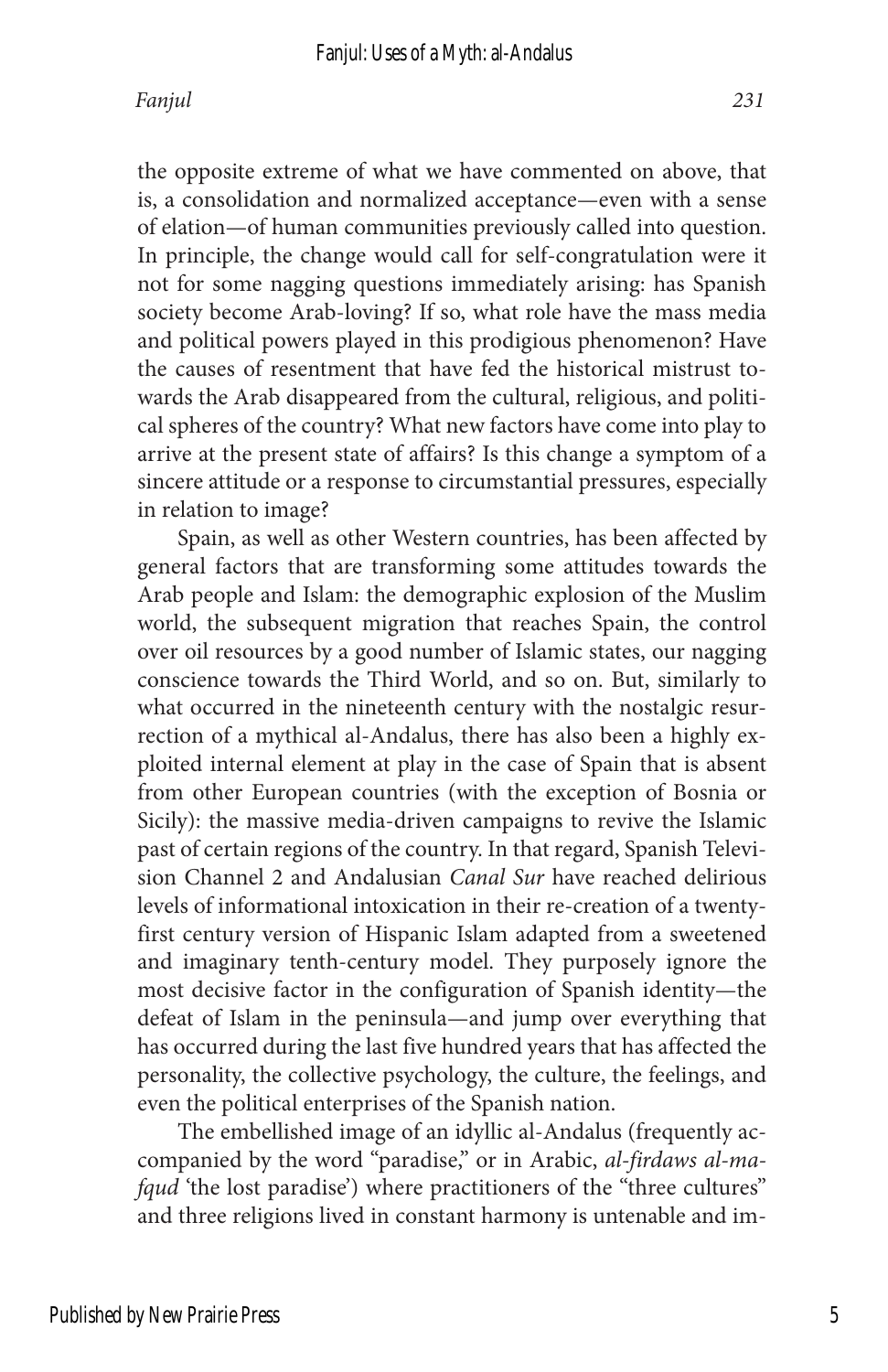possible to substantiate with any factual evidence as shown in the texts written by the people who lived at that time. al-Andalus was neither better nor worse than the rest of the contemporary Muslim world or Medieval Europe as far as moral categories are concerned, which ought to be the basis on which to build the whole argument. It enjoyed brilliant eras in certain arts—in architecture and in the assimilation of certain techniques—and managed to transmit to the rest of Europe the Hellenistic legacy received from the great cultural centers of the Orient (Nisapur, Baghdad, Cairo, Rayy), which was no small feat. However, it was, first and foremost, an Islamic country with all the implications derived from that fact. Even so, its peripheral location constituted an insurmountable obstacle that prevented al-Andalus from becoming the axis of anything in the Muslim world. One thing is certain, however: as soon as al-Andalus disappeared, it became the lost paradise mentioned above, a perpetual and tearful source of nostalgia and imaginary trips to nowhere, with little or no connection to the Spain that, since the Middle Ages, had been forming in a constant fight against peninsular Islam.

The mystification surrounding the concept of "al-Andalus" is manifest and ubiquitous. As Miguel Ángel Ladero Quesada explains, once the political and social contexts of the late Middle Ages became a thing of the past, the latent imagery they inspired contributed to an idealized re-creation of al-Andalus based on circumstances that were historically factual but "capaces de segregar desde el primer momento sus propias fábulas" 'capable of spinning their own fables from the very beginning' (221). In fact, one of the most serious and frequent distortions regarding *andalusí* society and culture lies in its implicit representation as a homogeneous and unaltered historical continuum, as if the eighth-century invaders, Barbarians to the core and only halfway converted to Islam, were actually notable scientists, architects, and pilgrim-poets who "brought" us this or that, comparable to the Hispano-Arabs of four or five centuries later.

This confusion is the likely cause of copious anachronisms that plague so-called "historical novels" that depict Abd ar-Rahman II in the ninth century eating mangoes amid ornamental tiles and lush gardens decked with bougainvilleas and prickly pears. These novelists do not seem aware that the arrival of tiles date from much later, as do those exotic fruits and plants, which have nothing to do with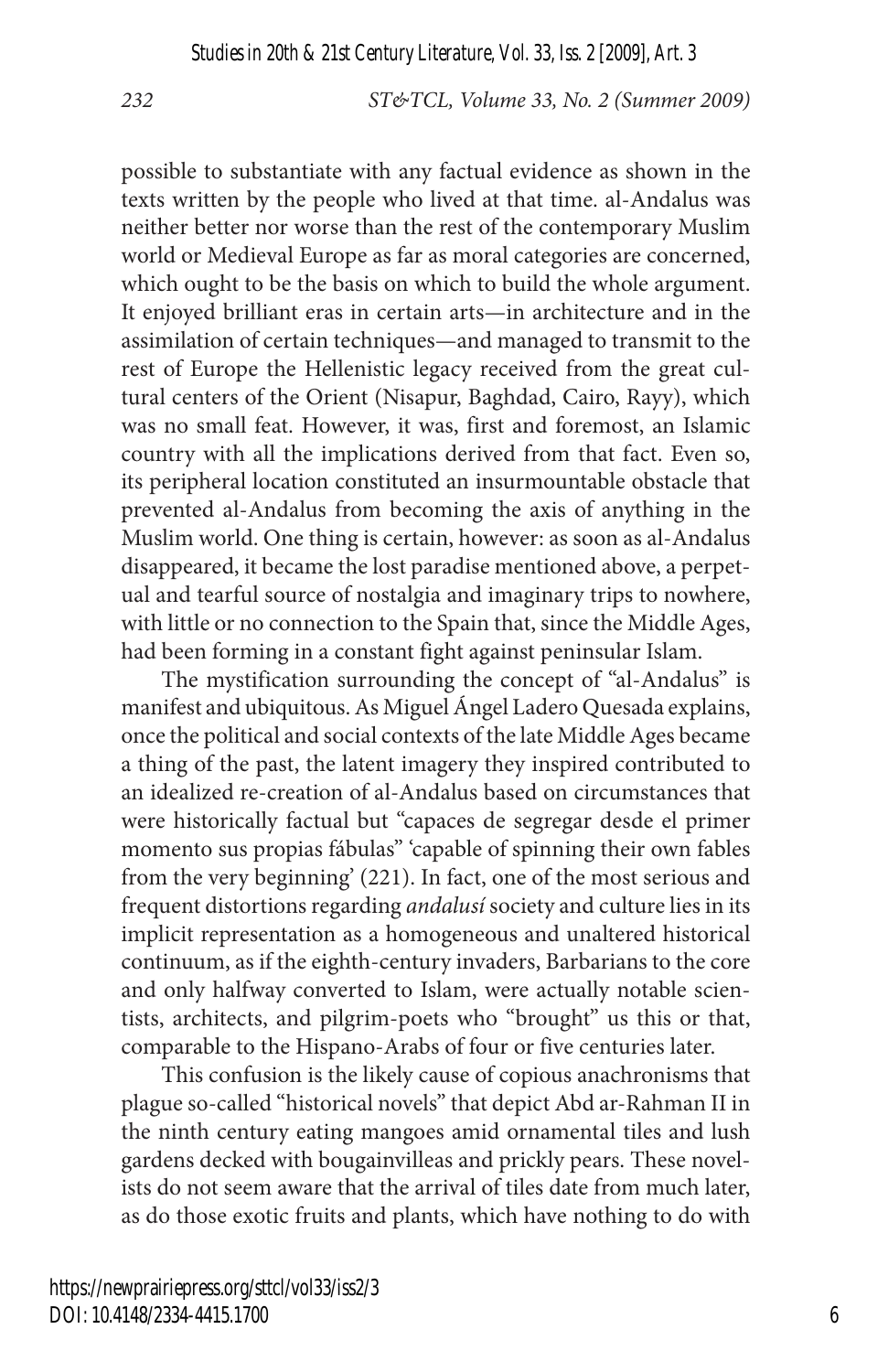Arabs, ancient or modern. The enumeration of similar examples would be tiresome. The point is that political hegemony does not necessarily imply similar cultural weight in every field, sublime literary delicacies, or great technical development (even as late as 960 geographer Ibn Hawqal made fun of the limited skills *andalusíes* displayed with the stirrups).

Both al-Andalus and the Christian kingdoms were two antagonistic and mutually exclusive powers involved in a fight for survival in radical and absolute opposition encouraged by two universal religions whose design was to embrace no less than the whole of Humanity. Clearly, if al-Andalus was to exist, Spain could not, and vice versa, as it indeed happened when Christian society triumphed and imposed a neo-Latin culture. Even if we decide to sing praises to tolerance, to the exquisite sensuality of the fountains of the *Generalife*, or to the great freedom enjoyed by eleventh-century women in Cordoba, we have to acknowledge also some historical facts that may offend our sensitivity: social alienation and intermittent persecution of Christians; mass flights of those Christians to the North until the twelfth century; forced conversions; mass deportations to Morocco during the Almohad empire; anti-Jewish pogroms, such as in Granada in 1066; repeated martyrdom of Christian missionaries while beautiful rooms were being erected in the Alhambra. … Because history is the sum of all of this and from the general balance of those cruel events we have to draw appropriate conclusions. It is advisable to know the past and it is our duty to disseminate our findings, but we should avoid falling into a trance while invoking languid fantasies of yesteryear.

Understandably, the brutal, merciless, and obscurantist events of that time offend the politically correct sensitivity of official Spanish discourse. The Arab chronicles yield numerous examples of a kind of brutality that no politician currently in office would dare read out loud for fear of bringing to the surface an awkward part of the past that might blatantly contradict their official hallelujahs to the glorious Caliphate of Cordoba. However, reality is the sum of everything: "daba cuenta de que había arrasado el llano del enemigo y había talado los panes de los infieles, destruido sus bienes, quemado sus casas y matado a cuantos cogió, tanto al entrar como al salir el ejército se había apoderado de las cosechas de la ciudad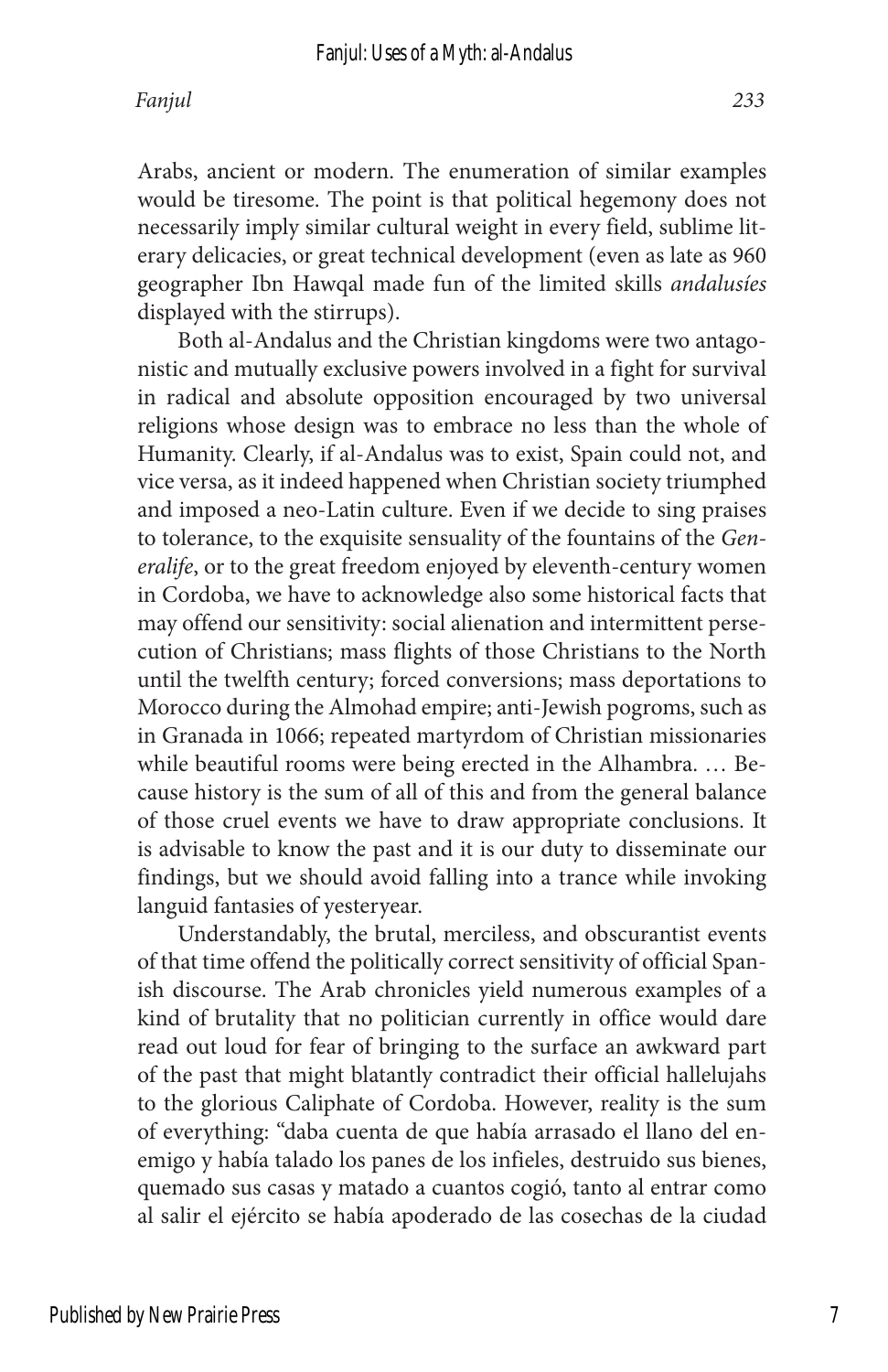de San Esteban, ¡Dios la aniquile!" 'He reported he had devastated the enemy terrain and had destroyed the wheat of the infidels, destroyed their property, burnt down their houses, and killed everyone he captured. Both entering and exiting, the army had seized all the harvests from the city of San Esteban. May God annihilate it!' (al-Razi et al. 278); "irrumpió con ellos el chambelán Badr en terreno enemigo, hollándoles los sagrados y asolando el país, con la destrucción de cosechas, edificios y recursos … la fortaleza fue tomada al asalto el 29 de julio de 920. … Los combatientes fueron pasados a cuchillo, teniendo lugar su suplicio en presencia de an-Nasir [Abderrahmán III]" 'Chamberlain Badr burst into enemy territory with them, trampling down their sanctuaries, razing the country, and destroying harvests, buildings, and resources … the fortress was seized July 29, 920. … The combatants were put to the sword, their punishment taking place in the presence of al-Nasir [abd-ar Rahman III]' (Ibn Hayyan et al. 117, 127).

This minimal anthology, showing us the other side of the coin, does not imply a condemnation of al-Andalus or the passing of a moral judgment—everyone acted in the same brutal manner. It represents an attempt to offer a more even-handed representation of al-Andalus by stripping it of any exoticism and visceral reactions either way. Inevitably, however, one could ask coldly whether the return to the European (Greek and Latin) civilization was beneficial to the Iberian Peninsula; whether we should have crushed and hidden the brilliant Roman past as it was done in North Africa; whether we should enjoy something of the many good things that in every respect we have accomplished since 1492. One could also ask, on a different note, whether there is any logic to the attitude of certain Spaniards named López, Martínez, or Ruiz, who claim that their true culture is Arab although they only speak Spanish and exhibit the same phenotype as people from Santander or Asturias. If this were not pathetic, it would be funny.

Another important element that must be addressed in the discussion of al-Andalus is the confusion with vocabulary and terminology, which must be clarified before going deeper into our analysis. I am referring in particular to conceptual mistakes created and encouraged outside of Spain by the translation of certain Spanish words in other languages, especially in French. The French adjective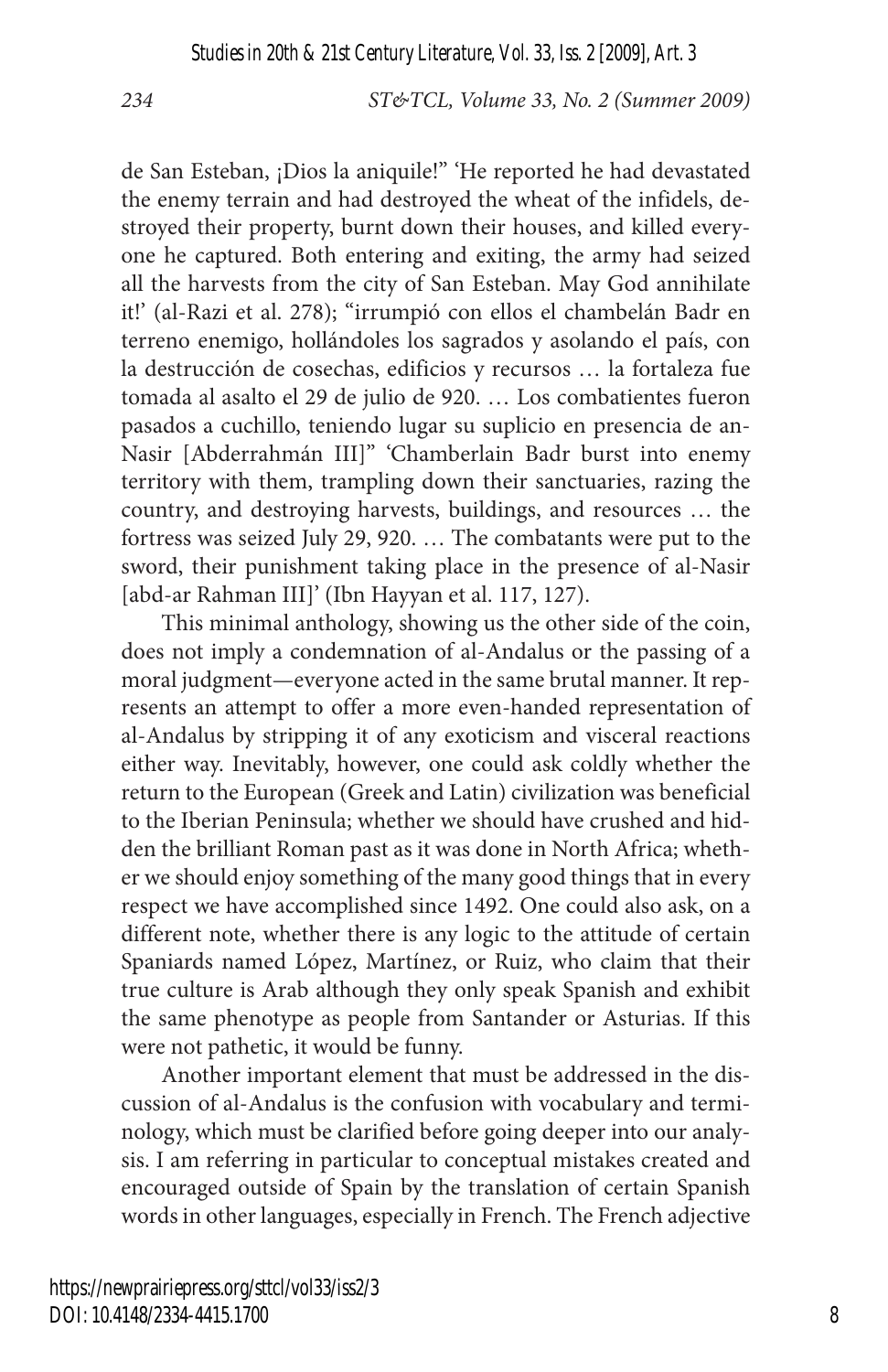*andalous* has two distinct translations in Spanish: *andaluz* (inhabitant of or related to the current region of *Andalucía* 'Andalusia') and *andalusí* (related to al-Andalus), which can be qualified further as *hispanoárabe* 'Hispano-Arab' or *hispanomusulmán* 'Hispano-Muslim.' Also, in more general and popular terms, there is confusion with the word *moro* 'Moor,' which up until the nineteenth century designated a "Muslim" or "an inhabitant of North Africa" without any pejorative connotations. But the prevalent use of *andalous* by French writers and historians (our bridge to twentieth-century Europe) has contributed significantly to the dissemination of an erroneous concept: the existence of a racial, social, cultural, and mental continuity between *andalusíes* and *andaluces*. The confusion between al-Andalus and Andalusia has contributed to the interchangeability of the term to the extent that even die-hard Andalusian politicians utilize either word to mean the same thing. There are two major objections to such an assumption. First, in Arabic, al-Andalus does not refer to Andalusia but to Islamic Hispania, regardless of its reach—the river Duero in the tenth century or Algeciras in the fourteenth century. The second objection, as important as the first, further differentiates the territorial scope of *Andalucía*, for although the word dates back to the Christian conquest of the Guadalquivir River valley in the thirteenth century, it is not applicable to the region known today as *Andalucía* until 1833, when Javier de Burgos divided the country into the same administrative regions and provinces still in use today and incorporated the territory known as Kingdom of Granada current provinces of Málaga, Almería, and Granada—to a larger administrative unit named *Andalucía*. Therefore, it is absurd to imagine an Andalusian motherland whose identity can be traced back to the beginning of time, with Argantonio, the mythical Tartesian king c. 1000 BC, dancing flamenco and Abd er Rhaman (any of them) taking pleasure in the spirit of the future poetry of Federico García Lorca. A purely administrative decision generated, artificially, an identity concept. *Andalucía*, however, became the name of a territory different from the Kingdom of Granada, as proven repeatedly by all the available administrative, historical, and literary documentation from the nineteenth century.

The same confusion can be observed in the use of the words "Spain" and "Spaniards" applied to the historic region of al-Andalus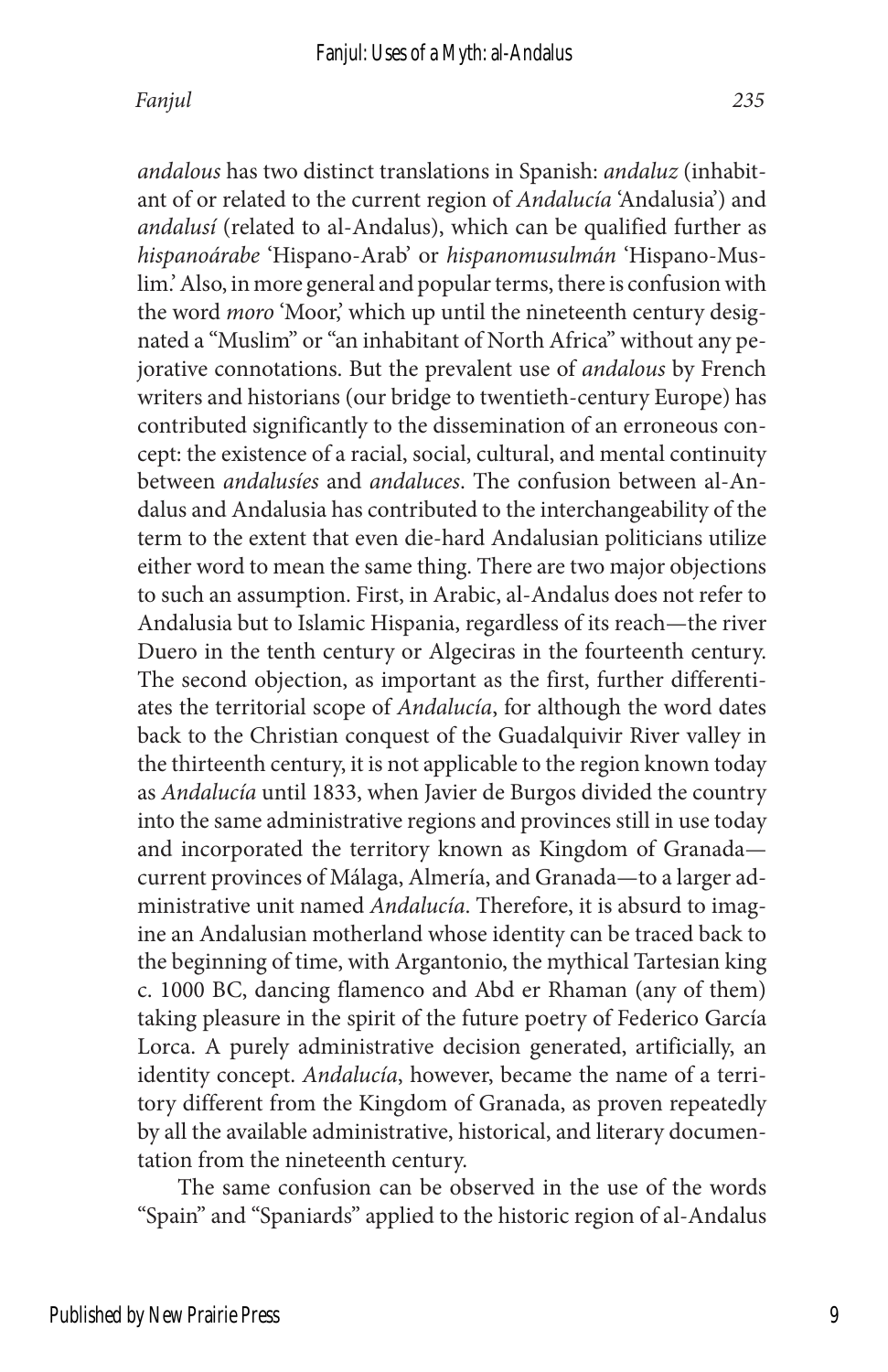and its inhabitants—a deplorable translation that is ideologically charged, even if its promoters did not intend for it to be that way. In a commendable effort to make the history and society of al-Andalus more accessible to their readers, many nineteenth-century historians and Arabists, such as Reinhart Dozy and Évariste Lévi-Provençal used the concept of "Spain"—whose historical validity does not start until the fourteenth century—to refer to al-Andalus without taking into account that the former represents a political, cultural, and social reality quite different from the latter; in fact, it represents its complete opposite. Expressions such as "Spanish Moors," "Spanish Arabs," or simply "Spaniards" in reference to al-Andalus Muslims are a common occurrence in historical writings even by contemporary authors such as Pierre Guichard, Rachel Arié, and Bernard Vincent. I do not mean to deny the inhabitants of al-Andalus a Spanish identification—neither good nor bad in itself. What I want to stress is that they did not consider themselves Spaniards, an identity they detested.

I am deeply aware of the difficulty of countering ideas so inimical to the image of Spain developed abroad, but I consider it my obligation to do so, even if the task is unpleasant. The myth of al-Andalus has been based on images repeated mechanically without regard to verified and verifiable facts. Nineteenth-century French and English travelers painted a petrified portrait of Spain, and of its most "picturesque" region, Andalusia, that far from reflecting a coherent reality was an accumulation of the most shocking and exotic elements for the benefit of those who flocked to the Peninsula eager to experience the oddity of the environment. However, foreign travelers also witnessed other numerous and concrete realities they had to acknowledge, albeit briefly and reluctantly, being as they were too similar to their own context. Magic, mystery, and "true" typicality were the expectations every European traveler journeying south over the Pyrenees wanted to see fulfilled. Thus, in 1872 Edmondo de Amicis complained that the Spain he saw did not correspond to the images and stereotypes so meticulously described by his predecessors:

> "Alas!" I said to my companion, "how badly a high hat looks in the streets of Cordova! How have you the heart to fasten fash-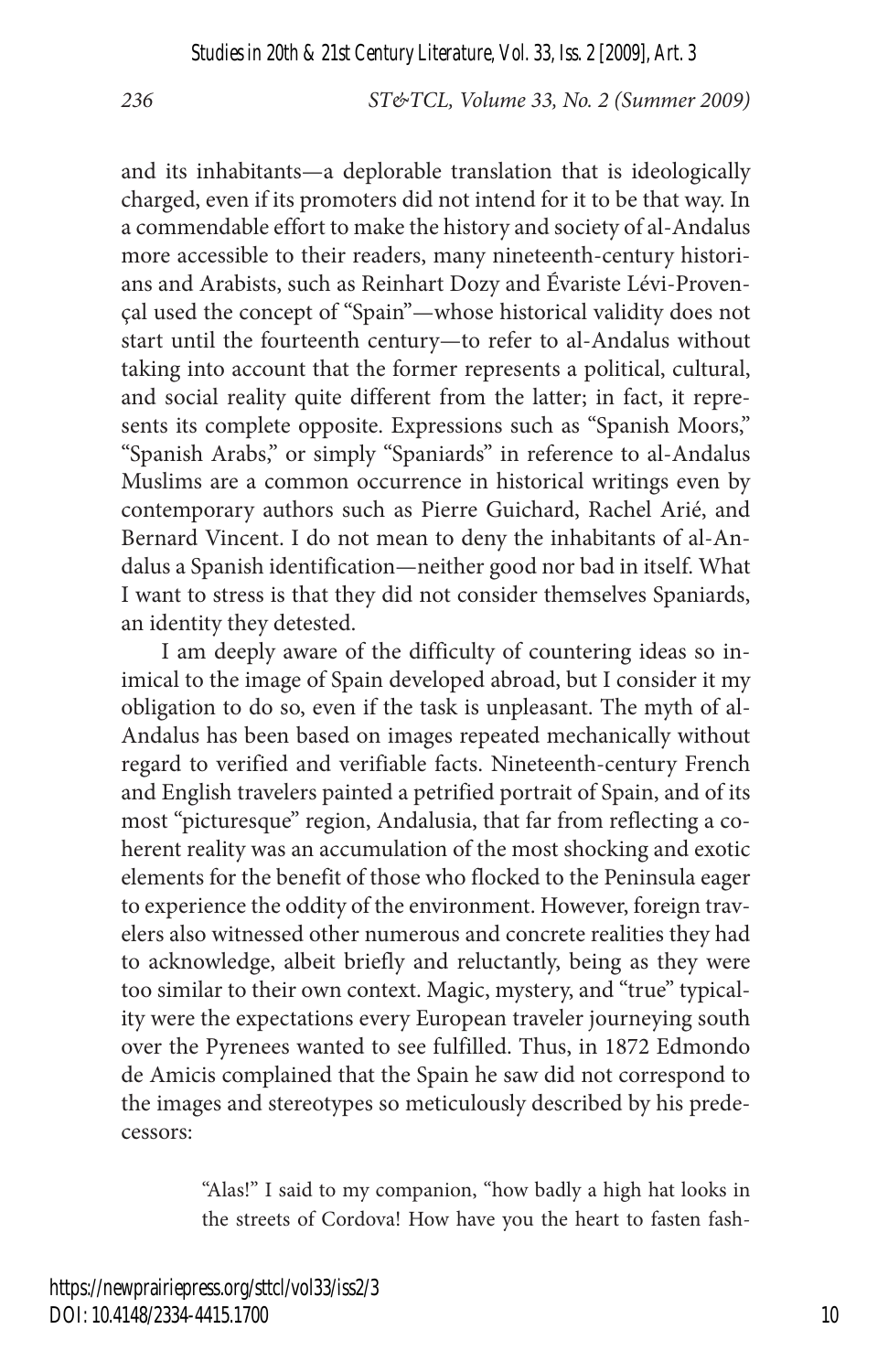ion plates to this beautiful oriental picture? Why don't you dress like the Arabs?" Dandies, workmen, and girls passed. I looked at them all with curiosity, hoping to find some of those fantastic figures which Doré pictured to us as the representatives of the Andalusian type; with the dark brown coloring, those thick lips, and great eyes. I met none of them however. On going towards the heart of the city, I saw the first Andalusian women, ladies, young ladies, and women of the people … In their dress, with the exception of the so-called *mantilla*, there is no difference between the French women themselves and our own; they wear great masses of false hair, in braids, bunches, and long curls; and short petticoats, full ones and those with plaits; and shoes with heels like the point of daggers. The ancient Andalusian costume has disappeared from the city. (281)

It is not surprising that Spanish romantic writers, faithful followers of their French models, found evidence of the Arab presence in every corner in which they looked. They assimilated the mechanism so well, they absorbed the formula so intensely, that when Pedro Antonio de Alarcón disembarked in Morocco in 1859 he had no qualm in affirming that the authentic Moors were those found in books and that true reality was what was provided by literature: "Era un verdadero moro, esto es, un Moro de novela" 'He was a true Moor, that is, a Moor from a novel' (214). At that time the book functioned similarly to the television of today in that it disseminated a virtual reality that prevailed over concrete facts and objects. Although the myth of al-Andalus is not the only element in the construction of a picturesque and stereotypical landscape sold for its commercial value, it does represent an important contribution to the formation of the Spanish image abroad. In and outside of Spain, "the Moorish element," the old Muslim presence, typifies the least European and most foreign and picturesque element of all Spanish history and, strictly speaking, it is. Or it was, because it is one thing to talk about the past or study, and an altogether different thing to verify what does survive from those times and to what extent the past was or still is alive in our society.

When nineteenth-century Spanish Arabists and historians began publishing their first historical compilations, translations, and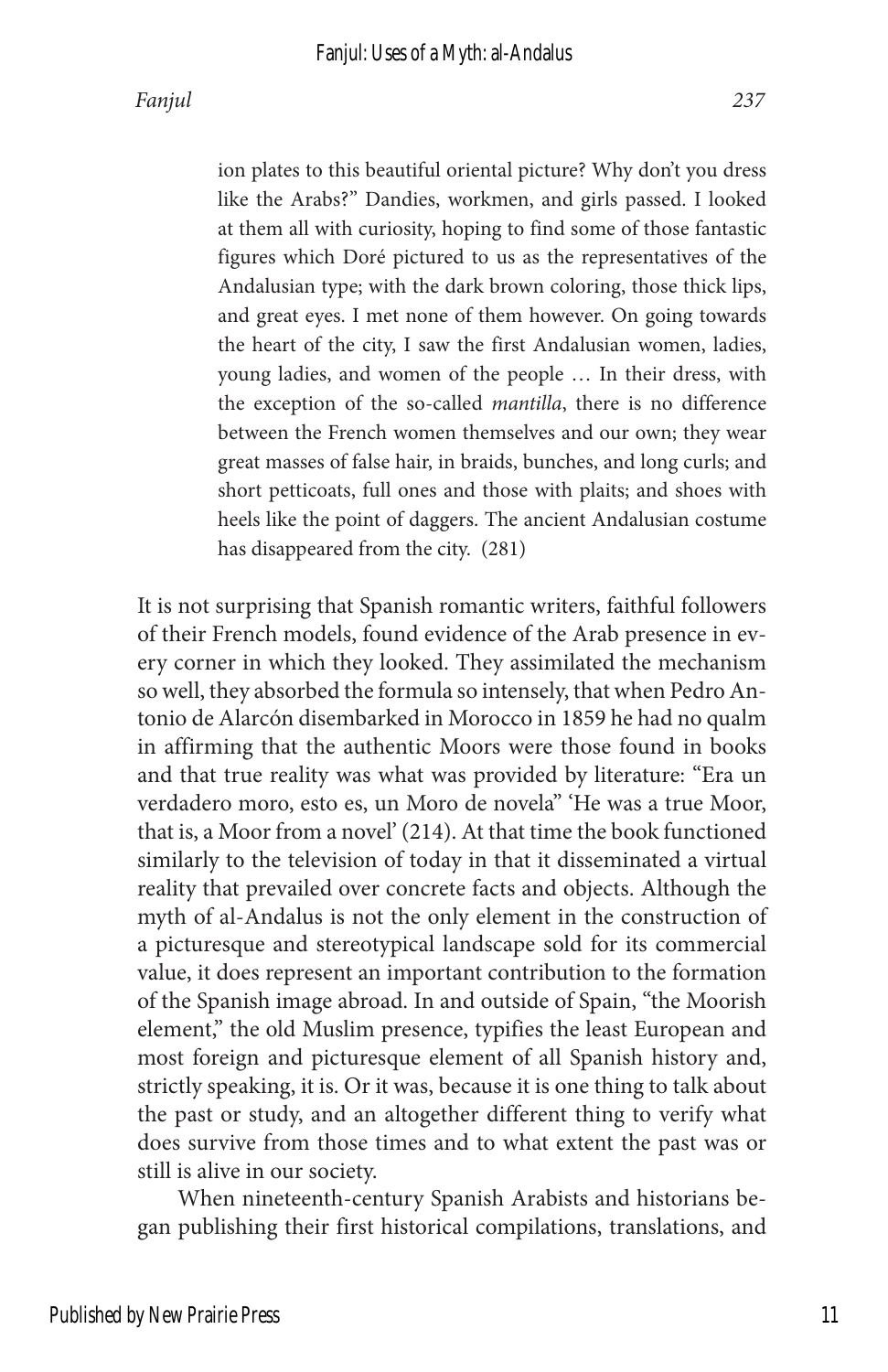poems from al-Andalus, they knew that society's environment and attitudes were adamantly unfavorable towards the historical context they were trying to revive. The materials they brought to light clashed with the accepted representation of the Spanish nation. On the contrary, romantic narratives on the same subject were easily accepted because the fictional nature of the work allowed for greater freedom and flexibility. In addition, "old Christian" Spanish writers from the sixteenth and seventeenth-century had already developed the idealized universe of the *novela morisca*, the *romances fronterizos*, and the *poesía morisca*, depicting quite a different reality from the regrettable social conditions endured by real Golden Age *moriscos*. Lacking this artistic advantage, historians and Arabists had to neutralize the contradictions inherent in their work and reconcile their admiration for the Catholic Queen with their sympathies towards the *moriscos*. This explains why, until recently, this group of professionals had devised various strategies to bring their reconstructions of the past closer to the sensitivities of their contemporary readers. Attempts from historians to Hispanicize (or even Europeanize in certain cases) the Muslims from al-Andalus and their virtues—tolerance in particular—responds to this strategy. The case of Claudio Sánchez-Albornoz serves as a good example, given his known lack of enthusiasm for the Moors:

> Otorgaban a la mujer una singular libertad callejera de difícil vinculación con los usos islámicos; lo comprueban algunas noticias de *El collar de la paloma* de Ibn Hazm y varias conocidas anécdotas históricas. Y le concedían una consideración y un respeto de pura estirpe hispánica. Pérès ha señalado la situación dispar de las mujeres hispanas frente a las orientales. ¿De dónde sino de la herencia temperamental preislámica podía proceder esa gracia, esa súbita vibración psicológica, esa espontaneidad de Ibn Guzmán cuyo nombre – Gutmann – y cuya estampa física (era rubio y de ojos azules) acreditan a las claras su estirpe hispano-goda?

> They granted women an exceptional freedom to roam the streets that is difficult to connect with Islamic customs; it is proven by some accounts found in Ibn Hazm's *The Dove's Necklace* and several well-known historical anecdotes. And they gave them a con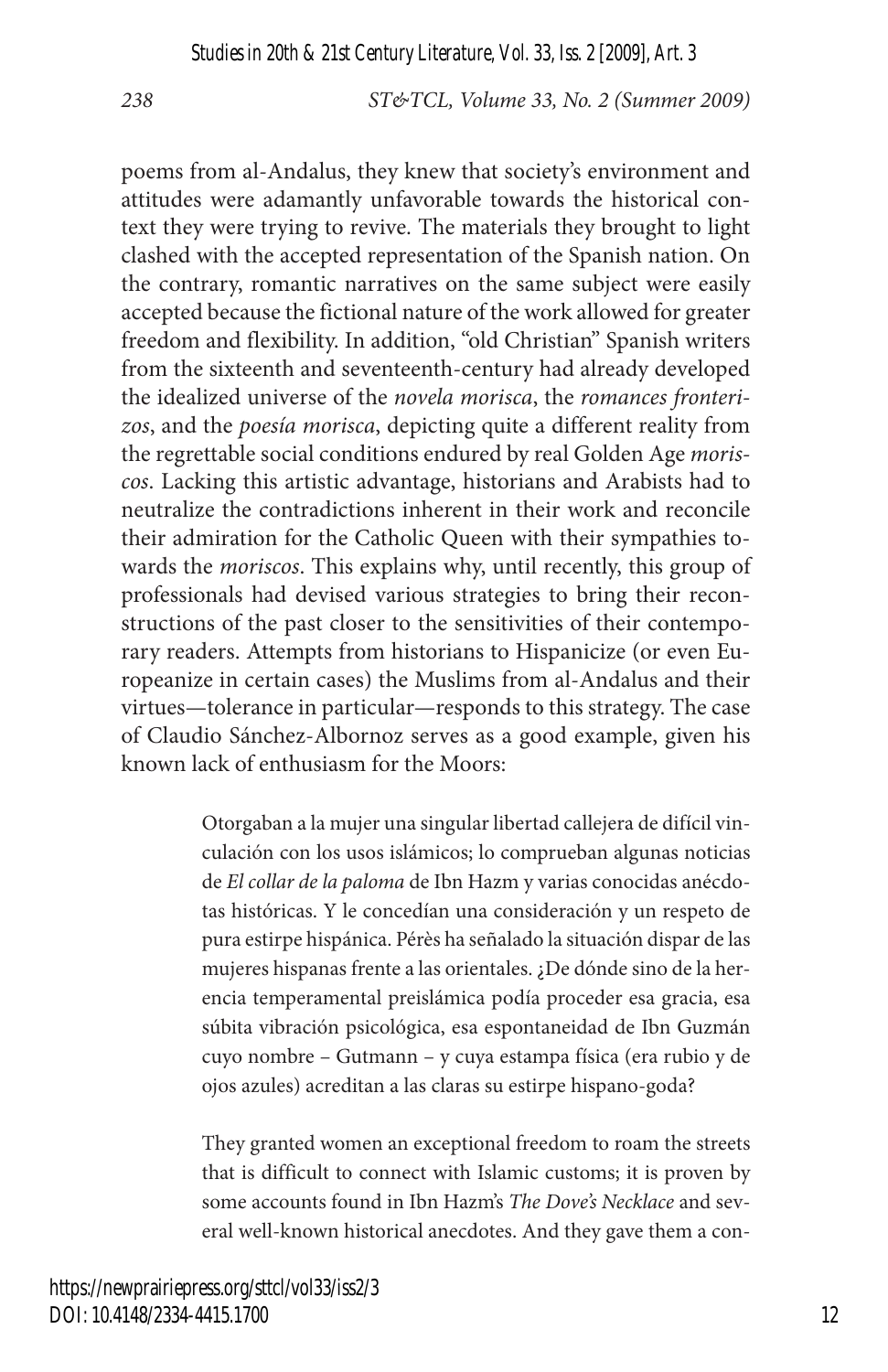sideration and respect of pure Hispanic stock. Pérès has pointed out the different situation Hispanic women had with respect to their oriental counterparts. Whence but from the pre-Islamic temperamental inheritance could such grace have come, such sudden psychological vibration, the spontaneity of Ibn Guzman, whose name—Gutmann—and his physical countenance (he was blond and blue-eyed) clearly prove his Hispano-Visigothic lineage? (*Islam de España* 65-66)

According to this, al-Andalus mythical tolerance towards women or other religions may have been the result of the Hispanic context.

The Arab or Muslim camp, however, emphasized then, as it does now, the unambiguous Arab character of al-Andalus's cultural glories, real or invented. Such tolerance, would demonstrate the integrationist capability of Islam and its respect for other beliefs. Both positions coincide with the results they produce: to promote al-Andalus as a model of tolerance, an island in contemporary Europe that could not be reproduced or found ever again, although this characterization, from an Arab perspective, does not usually extend to the rest of the Muslim world, for obvious reasons in my opinion.

A reasonable approach to the debate would recognize that the cultural climate of al-Andalus was ever-changing and subject to specific political and economic conditions that forced the Emirs to tolerate certain secondary freedoms regarding their subjected minorities—who paid high taxes—while clearly signaling their inferior status. The famous and much promoted Three Cultures lived in a *de facto apartheid* in which communities were close but separate. Each was governed by perfectly distinct judicial, economic, and social regimes that allowed, if circumstances so required, bloody persecutions, such as those perpetrated against Christians in the middle of the ninth century under Abd er Rahman II and against Jews in the twelfth century. Repression was so prevalent that when the Reconquest reached al-Andalus in the thirteenth century, the region had been "cleansed" of Christian presence, because of deportations to Morocco or exoduses to the Christians kingdoms. This conflictive relationship prevailed until Islamic hegemony in the region declined. What did not seem to wane was its ideology of confronta-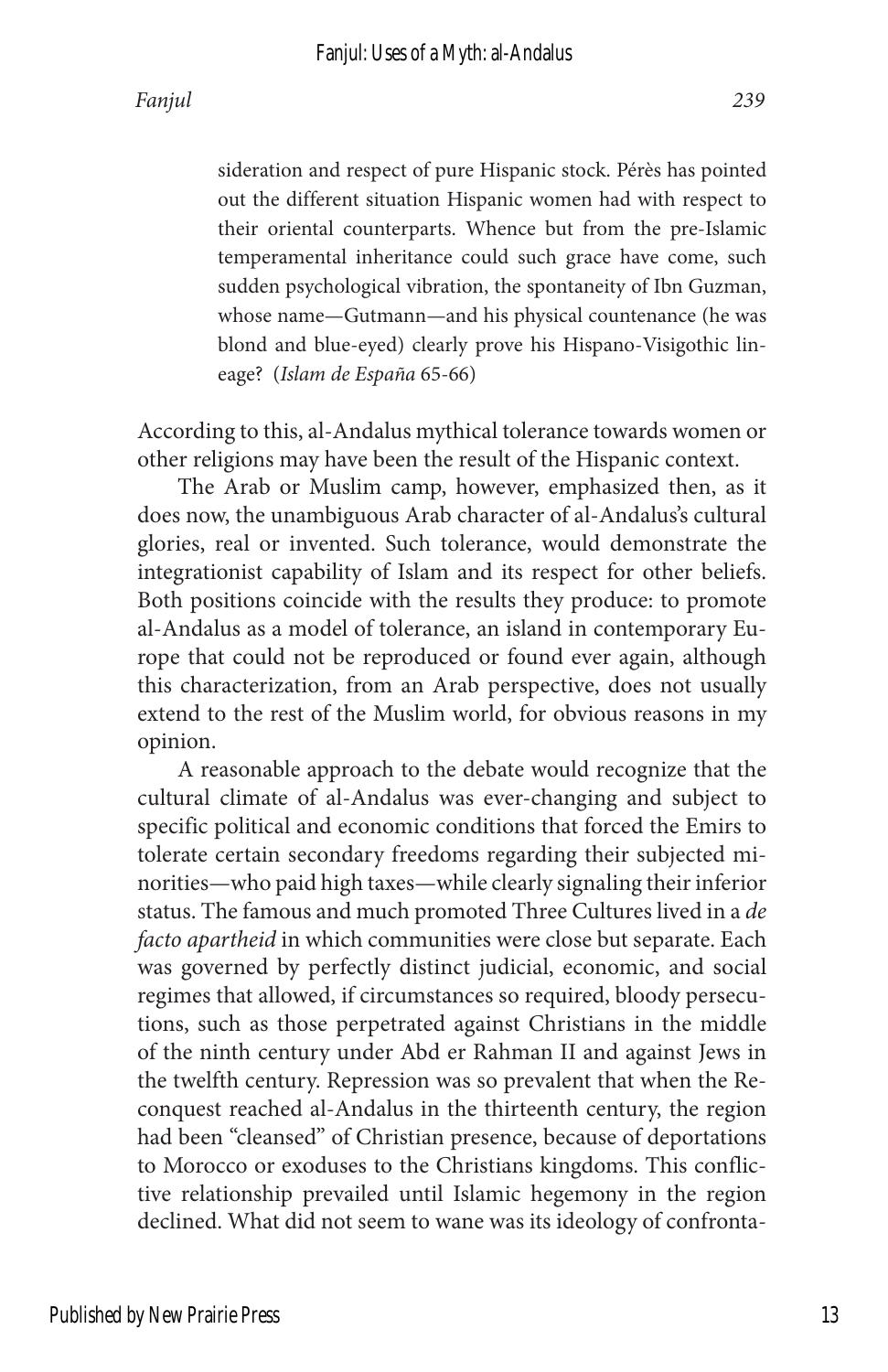tion and contempt: in the settlement presented to Alphonse I the Battler at the surrender of Zaragoza (1118), the Moors demanded explicitly that no Jew be allowed in a position of authority over a Muslim. Almost four centuries later, towards the end of 1491, the Moors of Granada stipulated the same condition in their surrender to the Catholic Monarchs. And around the same time, Muslim *mufí* 'jurisconsult' al-Wansharisi forbade Muslims to remain in Christian territories for fear they would end up abandoning Islam, although there were also opinions to the contrary.

In other aspects of daily life in al-Andalus, the separation and subjection of religious minorities were the norm: mixed marriages were forbidden, as well as the riding of stallions in Muslim cities; there were food restrictions and laws enforcing color-coded clothing with discriminatory ends. In order to be objective and situate these facts in their context, it is necessary to point out that the same rules of separation and subjection of minorities were reproduced in Christian Spain after its triumph over al-Andalus. Having acknowledged that, I emphasize once more that I seek neither to demonize al-Andalus nor to idealize it. I strive to examine the period with logical and scientific criteria more adjusted to human realities.

The long period in the history of the Iberian Peninsula known as al-Andalus deserves to be studied with rigor and remembered with respect. However, a respectful attitude should not replace known cultural elements used as "differential facts:" the study and appreciation of the marvelous Islamic monuments of Spain should not be manipulated into founding political movements lacking more substantive platforms. The history of a land—and here we must differentiate the geographical territory from the population inhabiting that land at a given historical period—should not be taken as the basis on which to invent differential facts where there are none. To focus the discussion on a concrete area, let us consider Andalusia, the territory where Arab "influences" are used most frequently as differential facts. Appeals to this imagined and imaginary past may differ in tone—between corny and comic— but usually contain a significant dose of historical inaccuracy. If such creations were confined solely to a fictional realm, they could be appreciated as good or very bad—literature. However, these fictional narratives tend to "create opinion," which can only distort our understanding of the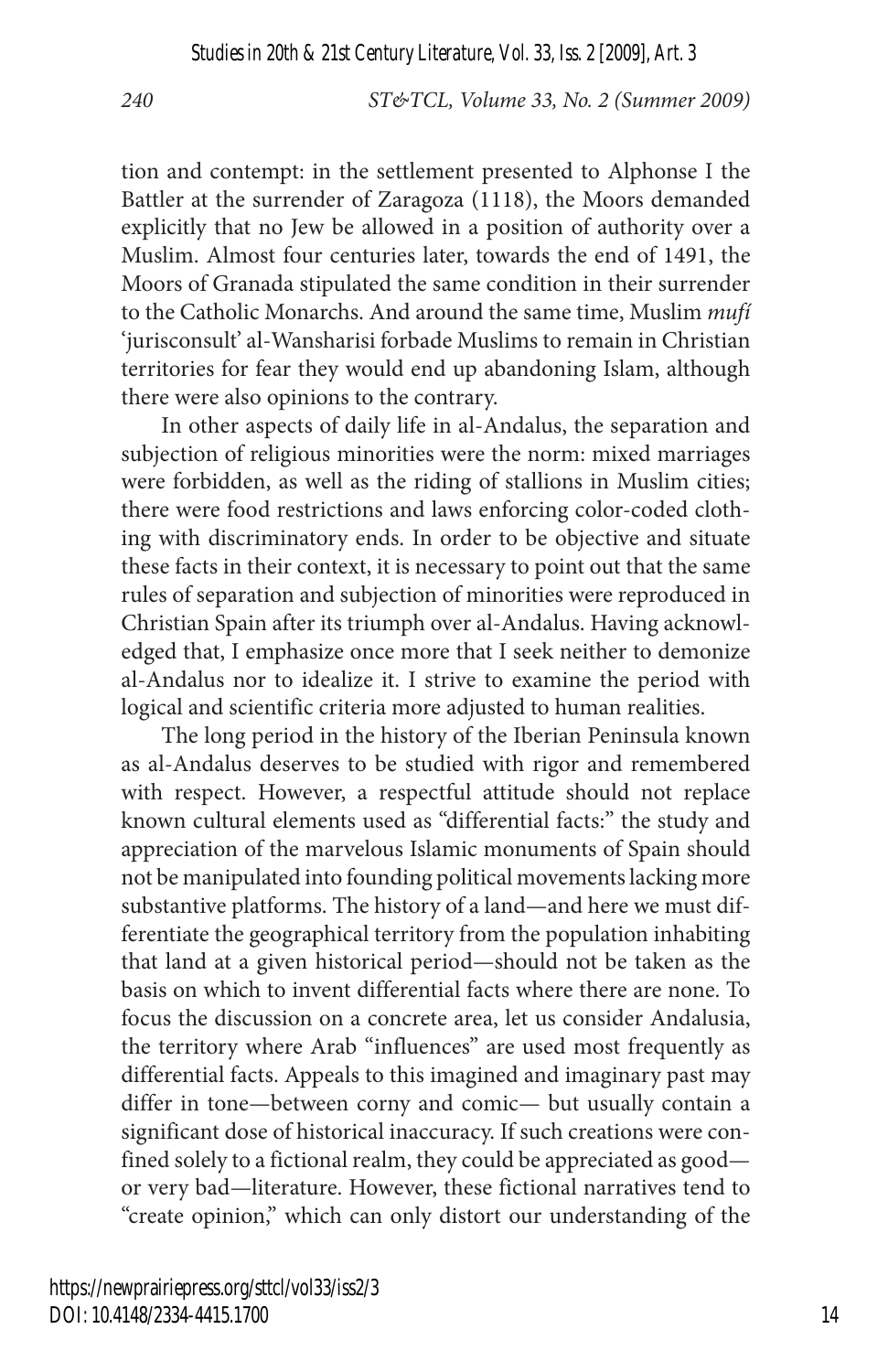period. See how a well-known author makes Boabdil the spokesperson of this mystification:

> Aquí, en la Andalucía donde nacimos los nazaríes, existió ya Tartesos, un pueblo cuyas leyes se escribieron en verso, y ni siquiera Roma la civilizó, sino al contrario: Andalucía le dio sus mejores emperadores y pulió a sus soldados: como le dio luego al Islam su más lograda arquitectura y su sabiduría literaria y científica; como le dio a Europa zéjeles y jarchas y moaxajas para que sus trovadores se inspiraran. En Andalucía – conquistadora siempre de sus conquistadores, cuanto más de visitantes enamoradizos – convivieron todas las culturas, y en ella se fertilizaron unas y otras y procrearon. Por culpa de la intransigencia de los cristianos por un lado y de la intransigencia de los almorávides por otro, se apagó la hoguera maravillosa de una Península que, gracias a los andaluces, fue un faro deslumbrante.

> Here in Andalusia, where we, Nasris, were born, there was once a people called Tartessus, whose laws were written as poems, and not even Rome civilized it; on the contrary: Andalusia gave her its best emperors and improved its soldiers; it also gave Islam its best architecture and its literary and scientific wisdom; it gave Europe *zéjeles* and *xarchas* and *moaxajas* to inspire its troubadours. In Andalusia—inveterate conqueror of its conquerors as well as of its enamored visitors—all cultures lived together, cross-fertilized, and procreated. Christian intransigency on the one hand and the intransigency of the Almoravids on the other extinguished the wonderful bonfire of a Peninsula, which, thanks to the Andalusians, was once a dazzling beacon. (Antonio Gala 331)

A wealth of similar examples can be found among many historical novels published in the last twenty years. In most cases, the ease with which such ignorance is displayed is perplexing. However, this extraordinary pseudo-cultural movement has been contested by many historians who have attempted to balance the scales and reach the general population. Alas, their efforts have met with very little success, in part because of the limited resources at their disposal. Shortly before his death, Sánchez-Albornoz, whose work has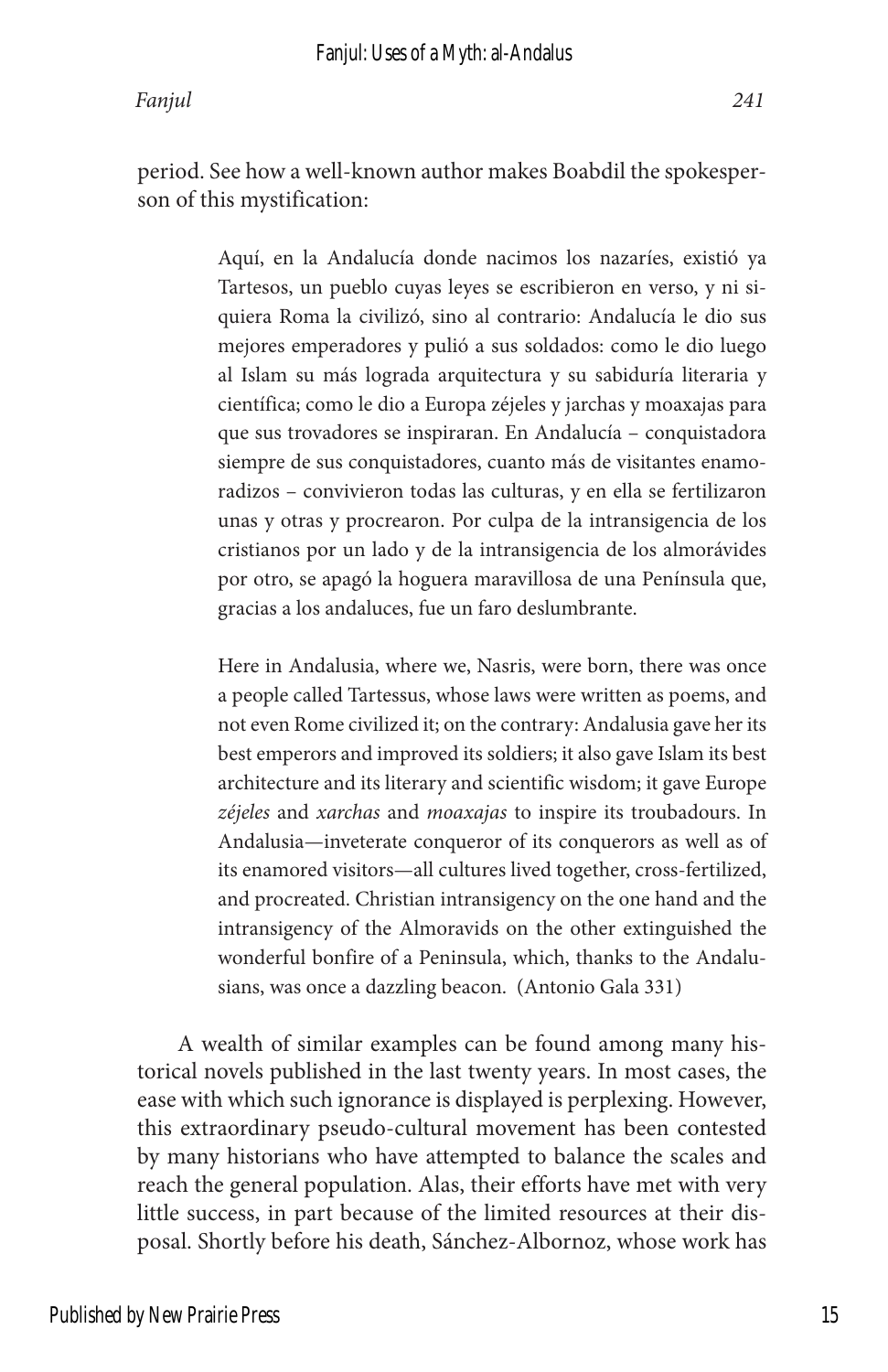been not only misinterpreted but also poorly analyzed and disseminated, attempted, albeit unsuccessfully, to contain the avalanche of disinformation in publications that, unfortunately, failed to reach the Andalusian readers to whom they were directed. He wrote that in a trip to the region:

> Encontró a Córdoba llena de carteles de propaganda islámica y se sorprendió de la cesión por el alcalde, para mezquita, del antiguo convento de las Clarisas. El de Granada y varios concejales se habían negado a participar en la fiesta de la Reconquista de la ciudad, por entender que se conmemoraba el aniversario de un día triste de la historia granadina. En Sevilla se habían repartido, al parecer, octavillas protestando por el culto de una "secta" – la religión católica – responsable del asesinato de millones de musulmanes andaluces.

> He found the city of Córdoba full of Islamic propaganda and was surprised to learn that the mayor had handed over the site of the old Clarisa convent to serve as mosque. The mayor of Granada and several town councilors had refused to participate in the Reconquest celebrations because they found the anniversary commemorated a sad event in the history of the city. In Seville, pamphlets had been distributed to protest the religious practice of a "sect"—the Catholic religion—responsible for the murders of millions of Andalusian Muslims. ("Veleidades" 21)

A year later, the historian added:

La imagen de esa España enteramente islamizada que triunfa en mis sueños era cruelísima. Nunca se había descubierto el Sepulcro de Santiago, no había surgido la leyenda del Apóstol Caballero, no habían tenido lugar las peregrinaciones a Compostela y la cultura de la Europa cristiana no había pasado el Pirineo. No se habían escrito ni iluminado las maravillas de los llamados Beatos. No se habían construido nuestros templos prerrománicos en tierras cantábricas ni los de estilo mozárabe al sur de los montes, ni después las iglesias y monasterios románicos y góti-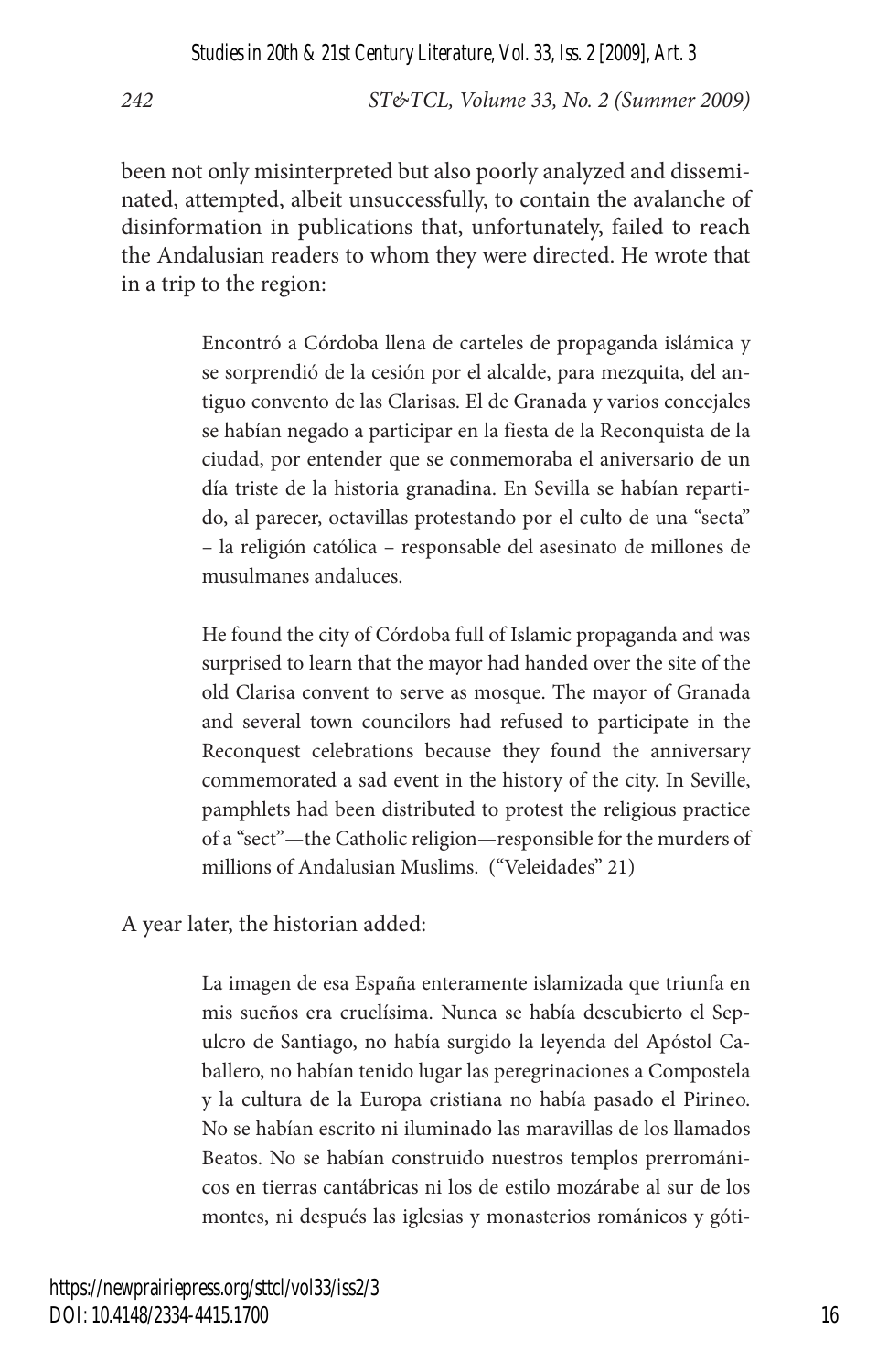cos. Nunca se habían alzado las grandes y bellas catedrales de Santiago, Zamora, Salamanca, León, Burgos, Toledo, Barcelona, Sevilla… No se habían escrito el Poema del Cid, ni los otros cantares de gesta. No se habían redactado los fueros municipales que garantizaron las libertades de ciudades y villas. Y no podríamos recrearnos leyendo al Arcipreste de Hita, a don Juan Manuel, al Canciller Ayala, (…) después no se habrían escrito la Celestina ni el Quijote; Lope y Calderón no habrían soñado con legarnos sus dramas y comedias; Quevedo y Tirso habrían guardado silencio; no habrían pintado el Greco, Velásquez, Goya …, no habría surgido la leyenda de don Juan (…). Y, como no habríamos conquistado América, ni nuestra lengua ni nuestra cultura tendrían el vigor y la difusión lograda por las de nuestra España cristiana (…). No olvidéis, además, que no descendéis de los musulmanes que otrora poblaron nuestra tierra sino de los cristianos que la ganaron para la civilización occidental. Sabemos hoy con certeza documentalmente que Fernando III y Alfonso X expulsaron del Valle del Guadalquivir a la morisma y que fue repoblada por cristianos del Norte, como todo el país.

The image of a thoroughly Islamic Spain that triumphed in my dreams was most cruel. The grave of Santiago had never been found and therefore the legend of the Knight Apostle never existed. There were no pilgrimages to Compostela, nor did the culture of Christian Europe ever cross the Pyrenees. The marvelous manuscripts of the so-called Beati had not been written or illuminated. Neither the Pre-Romanic churches of Cantabria nor the Mozarabic temples south of the mountains had been built, nor, afterwards, the Romanic and Gothic churches and monasteries. The beautiful great cathedrals of Santiago, Zamora, Salamanca, León, Burgos, Toledo, Barcelona, and Seville had never been built. … The poem of *Mio Cid* and other epic poems were never written. There were no municipal *fueros* to guarantee the rights and freedoms of towns and villages. We would be unable to enjoy the works of the Archpriest of Hita, don Juan Manuel, Chancellor Ayala … and afterwards the *Celestina* or the *Quijote* would not had been written. Lope and Calderón would not have dreamed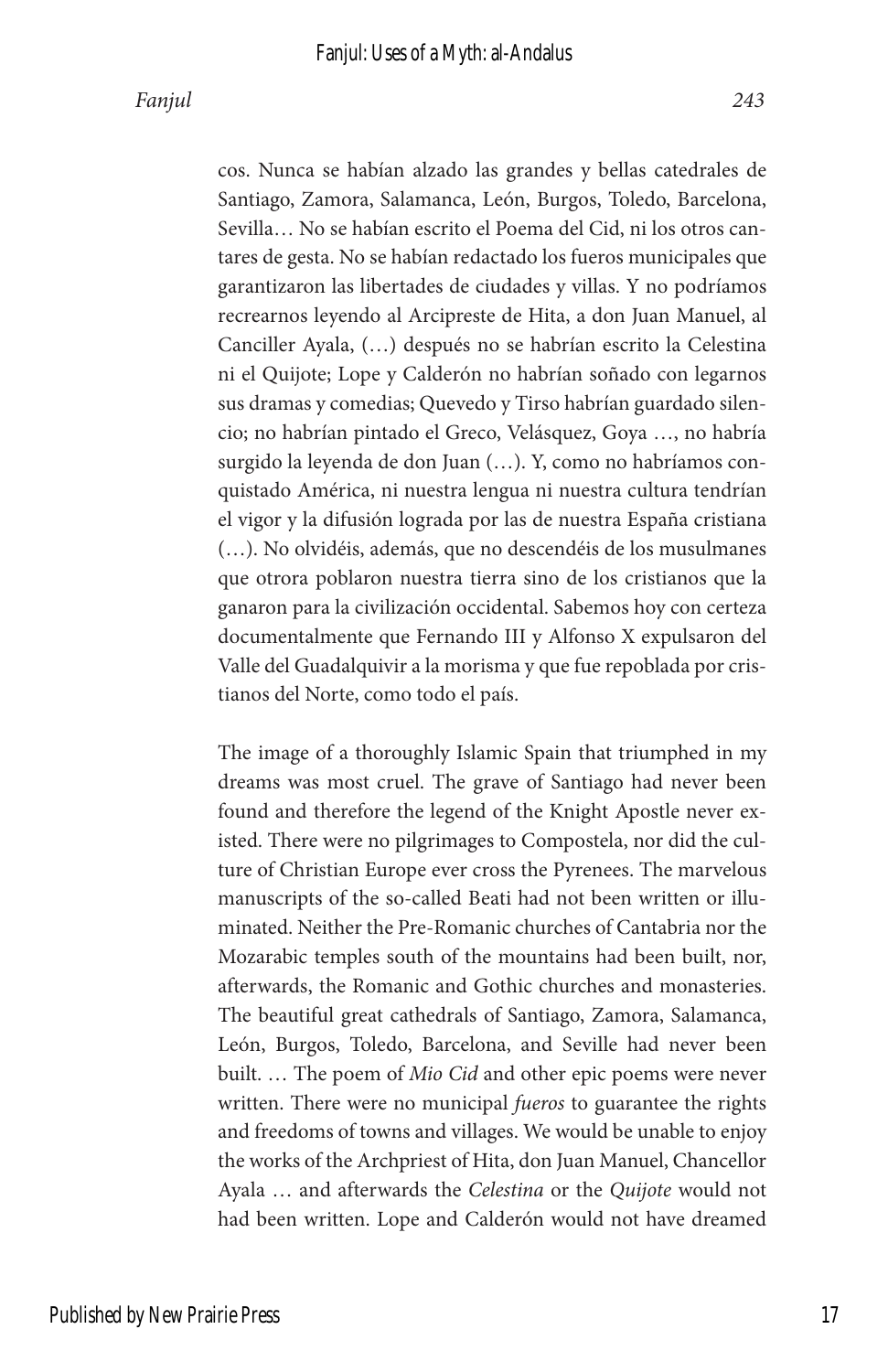their legacy of comedies and dramas. Quevedo and Tirso would have remained silent. The Greco, Velázquez, and Goya would not have painted…, the legend of don Juan would not have developed … And because Spain would not have conquered America, neither our language nor our culture would have had the strength and dissemination achieved by those of our Christian Spain. … Moreover, do not forget that you are not descendants of the Muslims who once peopled our land but of the Christians who won it for Western civilization. Today we know with documented certainty that Ferdinand III and Alphonse X expelled the Moors from the Guadalquivir Valley and the land was repopulated by Christians from the North, like the rest of the country. ("Sueño cruel" 14)

Since the beginning of the twentieth century, harmless lyrical exaltations have intensified in tone, from the pseudo-historical nonsense of Blas Infante to the anti-nationalistic fixation of Juan Goytisolo, who, not long ago, was stoking the same fires:

> El enfrentamiento del castellanismo más mostrenco con las nacionalidades periféricas nos retrotrae a épocas que creíamos definitivamente extintas … como dijo Américo Castro, un grupo humano que ignora de dónde viene tampoco puede saber a dónde va. A los mitos mortíferos de los radicales vascos, hacen eco, como ladridos de un can en la noche, los del españolismo más trasnochado. Volvemos insidiosamente a la apropiación estatal de lo religioso y a las arengas de la patria en peligro.

> The confrontation of the dullest Castilianism with peripheral nationalisms takes us back to an era that we thought definitively extinct … as Américo Castro said, a human group that ignores where it comes from cannot know where it goes. The deadly myths of Basque radicalism are echoed, like dogs barking in the night, by the most rancid *españolismo*. We return insidiously to the State appropriation of the religious and to the sermons of the country in danger. (5)

I do not know what Goytisolo means by "the dullest Castilianism"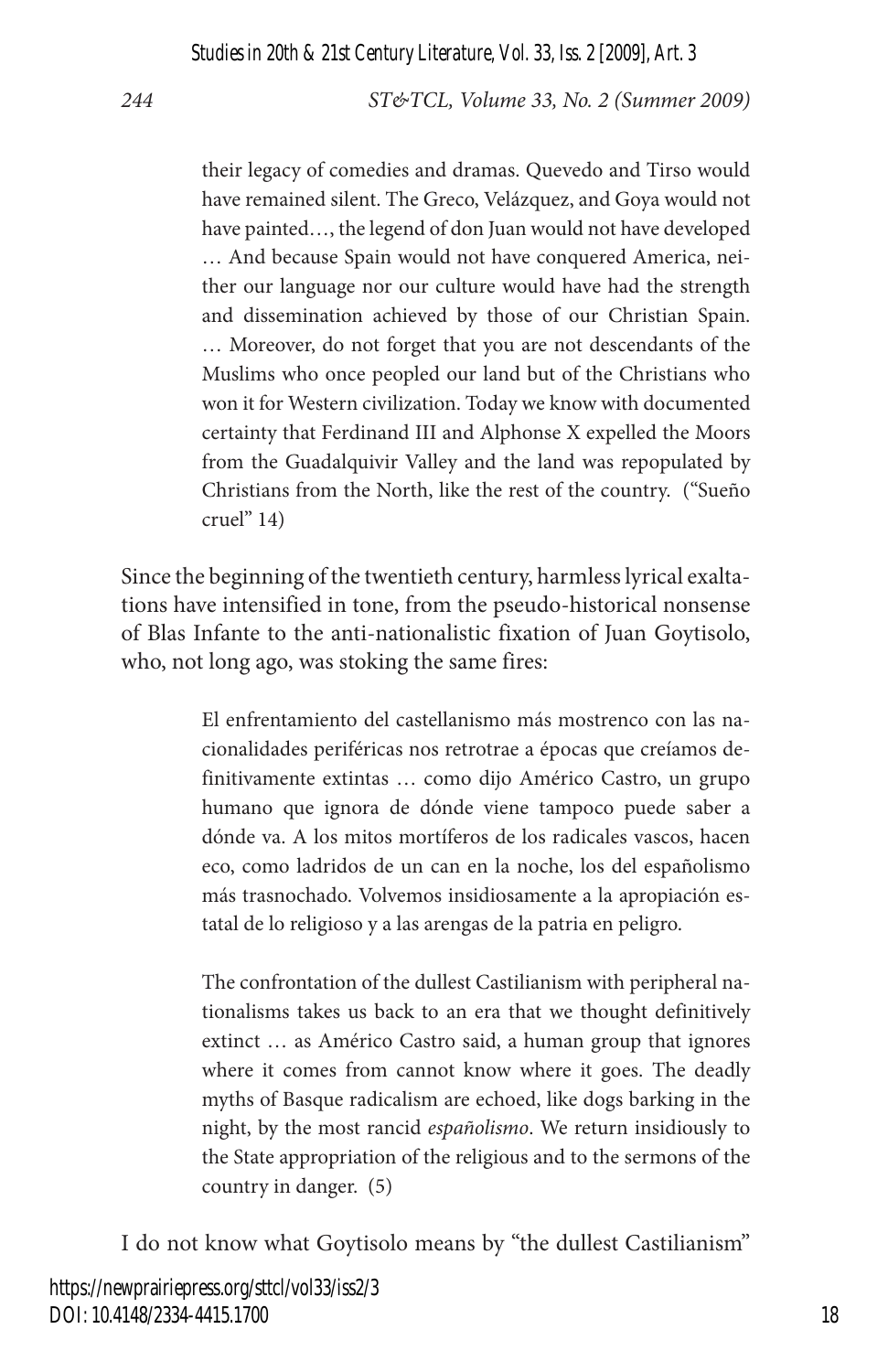or "the most rancid *españolismo*." I cannot find them anywhere: he publishes in all kinds of newspapers, *ABC* included, a reflection of the tolerant attitude of both sides. Additionally, it would behoove him to keep in mind his own words regarding where he comes from: definitely not from the Abd er-Rahmans.

The proliferation of theoreticians and defenders of the al-Andalus cause only proves that the country is experiencing a trend in fashionable opinion, a politics of gestures easy to adhere to because it does not cost anyone anything. The pervasiveness of the stereotypical discourse towards the "Three Cultures" or towards Muslim immigrants has invaded and conquered the mass media to such an extent that we can only find either exaggeration (if there are positive things to report) or silence (if the issue is negative). Reporters seem morally obligated to omit any criticism of such immigrants, even if there are reasons for it, to avoid being characterized as racists, while at the same time they feel compelled to praise the benefits brought about by these foreigners, which in some cases are true and in others, not exactly. There are no subtleties in the discourse. Finally, Tibi effectively synthesizes the historical character of al-Andalus: "Islam was the culture of Arab Spain and Arabic was its language. No such thing as cultural relativism existed there" ("Muslim Migrants" 46).

In recent years, the uses of the *andalusí* past as a rhetorical platform has crossed paths with the PSOE's foreign policy and José Luis Rodríguez Zapatero's chimeric "Alliance of Civilizations." The government assures us that the policy touches upon national security, political cooperation, and education. Yet the question remains: what does Spain get in return? We do know exactly what we offer: generous residency permits, promotion of Islam *gratis et amore* in our lands, productive investments, unrecoverable loans, dazzling super sales that are never paid up; even a series of concessions that may affect our national security and sovereignty. What is the worth of the pompous statements on the Hispano-Arab brotherhood and the glories of al-Andalus made by a Saudi, Egyptian, or Syrian minister? Will they authorize without restrictions Christian proselytism in all Muslim countries? Will they abolish the family laws currently in force in their lands? Will they revise their History textbooks?

It does not appear that any of the above is likely to occur. The lack of reciprocity is the habitual norm in how Muslim nations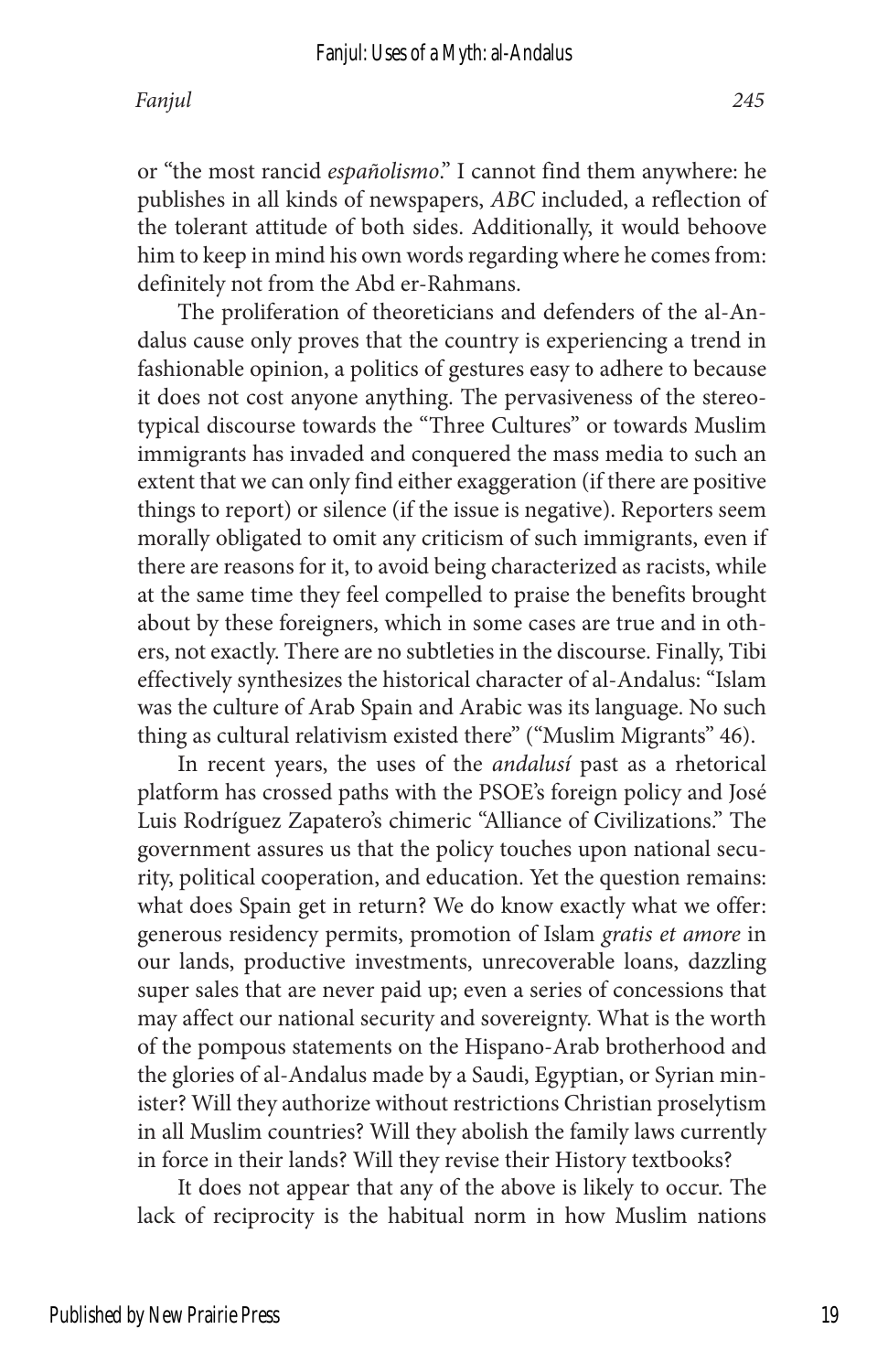conduct their affairs with other communities. A single example will be enough. At one of the countless religion forums currently in existence in Spain, the Muslim representative, Riay Tatari, paid the usual compliments to Islam: "no hay religión en el mundo que propague la paz como el Islam" 'there is no religion in this world that propagates peace like Islam;' "El Islam da la mano a todas las religiones que llamamos a un único Dios" ' Islam extends its hands to all religions that call God the One and Only;' "Nunca se ha interrumpido la convivencia de los musulmanes con las otras religiones, porque en el Corán tienen su lugar y su respeto" 'There has never been an interruption of the conviviality of Muslims with other religions because they have their place and their due respect in the Koran' ("Encuentro de religiones" 'Meeting of religions' 36). Of course, when asked why Saudi Arabia forbids the dissemination of other religions except Islam, he replied: "Si allí no hay otra religión, no veo por qué vamos a crear un problema donde no lo hay" 'If there is no other religion over there, I do not see why we are going to create a problem where there is none' (36). Enough said; except that a few days later, the same person requested funds from the Spanish government to support courses on Islamic religion in Spanish elementary schools. In due time, he received what he wanted.

#### Notes

1 Translator's Note: Unless otherwise noted, all translations of the secondary sources are mine.

#### Works Cited

- Alarcón, Pedro Antonio de. *Diario de un testigo de la Guerra de Africa.* 1859. Vol 1. Madrid: Rivadeneyra, 1942.
- "La alcaldesa de Boadilla, acusada de racismo." *El País* 15 May 1986 Nacional: 19.
- al-Rāzī, 'Isā ibn Ahmad, and Abū Marwān Hayyān ibn Khalaf Ibn Hayyān. *Anales palatinos del Califa de Córdoba al-Hakam II (360-364 H. = 971- 975 J.C.).* Trans. Emilio García Gómez. Madrid: Sociedad de Estudios y Publicaciones, 1967.

Crespo, Pedro. "Moros en la Costa del Sol." *La Voz de Galicia* 3 Sept. 1981: 16.

https://newprairiepress.org/sttcl/vol33/iss2/3 DOI: 10.4148/2334-4415.1700